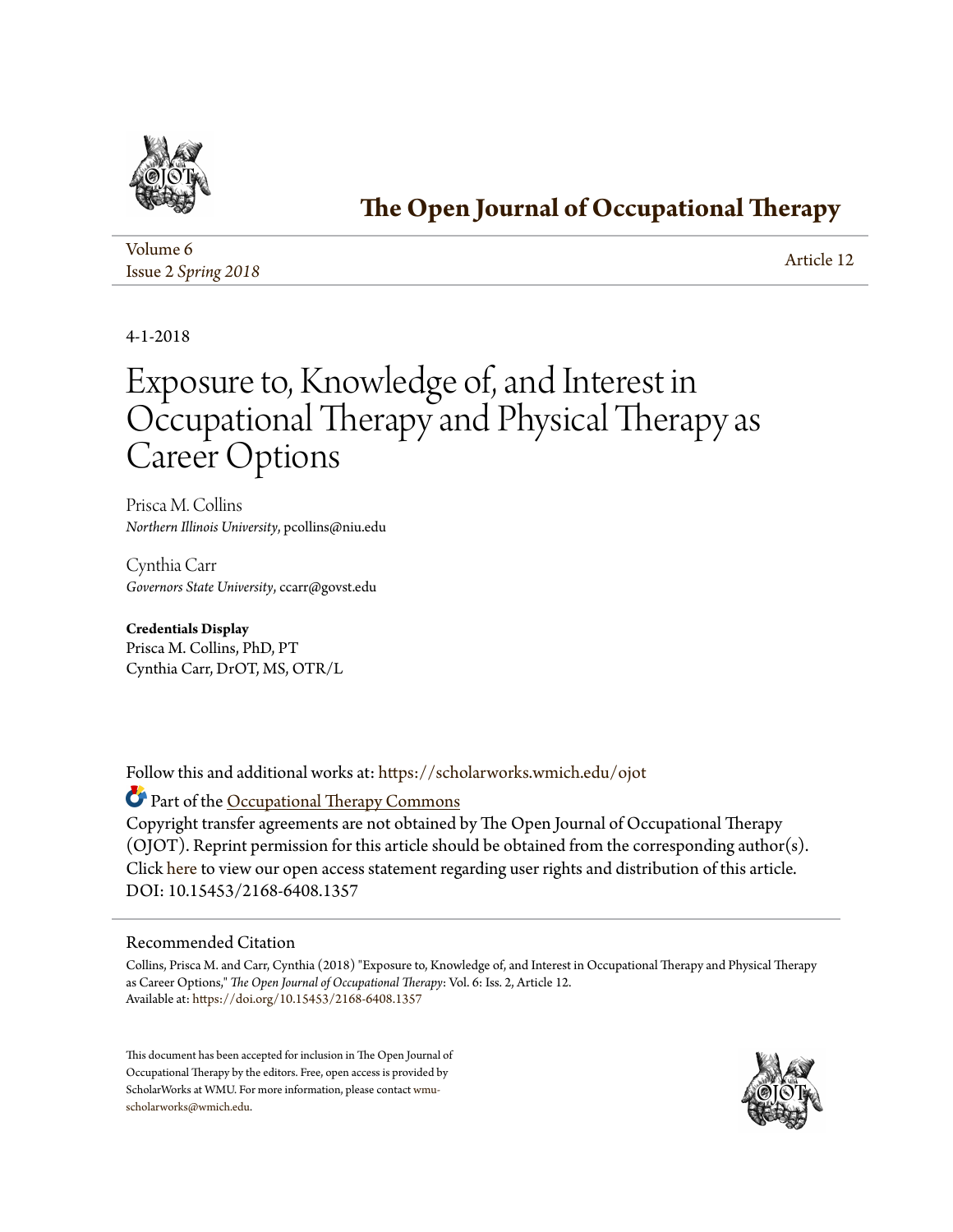## Exposure to, Knowledge of, and Interest in Occupational Therapy and Physical Therapy as Career Options

#### **Abstract**

Lack of awareness and knowledge of the occupational therapy (OT) and physical therapy (PT) professions has been cited as a barrier to consideration of these professions as career options. This study examined the types of exposure to, knowledge of, and career interest in OT and PT of students from underrepresented minority (URM) and non-Hispanic White and Asian American (NHW-AA) populations. A questionnaire was administered to a convenience sample of 150 high school and undergraduate college students. Demographic data and student responses to questions regarding exposure to, knowledge of, and career interest in OT and PT were collected. Descriptive statistics and chi-square tests of association were computed, and qualitative data were analyzed for themes. The study findings revealed limited exposure to and knowledge of the OT profession among URM and NHW-AA students. Even though participants from both groups showed better knowledge about PT, they reported limited to no interest in the professions as careers. Further research is needed to examine contextual factors that may influence student perceptions of the OT and PT professions, including how clinical encounters can best be leveraged to improve public knowledge and consideration of these professions as careers for high school and undergraduate college students.

#### **Comments**

The authors disclose no conflicts of interest.

#### **Keywords**

career interest, career knowledge, occupational therapy profession, physical therapy profession, underrepresented minority

#### **Cover Page Footnote**

A mini grant from the College of Health & Human Services at Governors State University was instrumental in supporting this research. The researchers would like to acknowledge the contributions of the universities, students' ethnic clubs, community colleges, high school fairs, and community organizations, as well as the student participants for their support and assistance in conducting this research. We would also like to thank Dr. Russell Carter for his guidance on the data analysis process.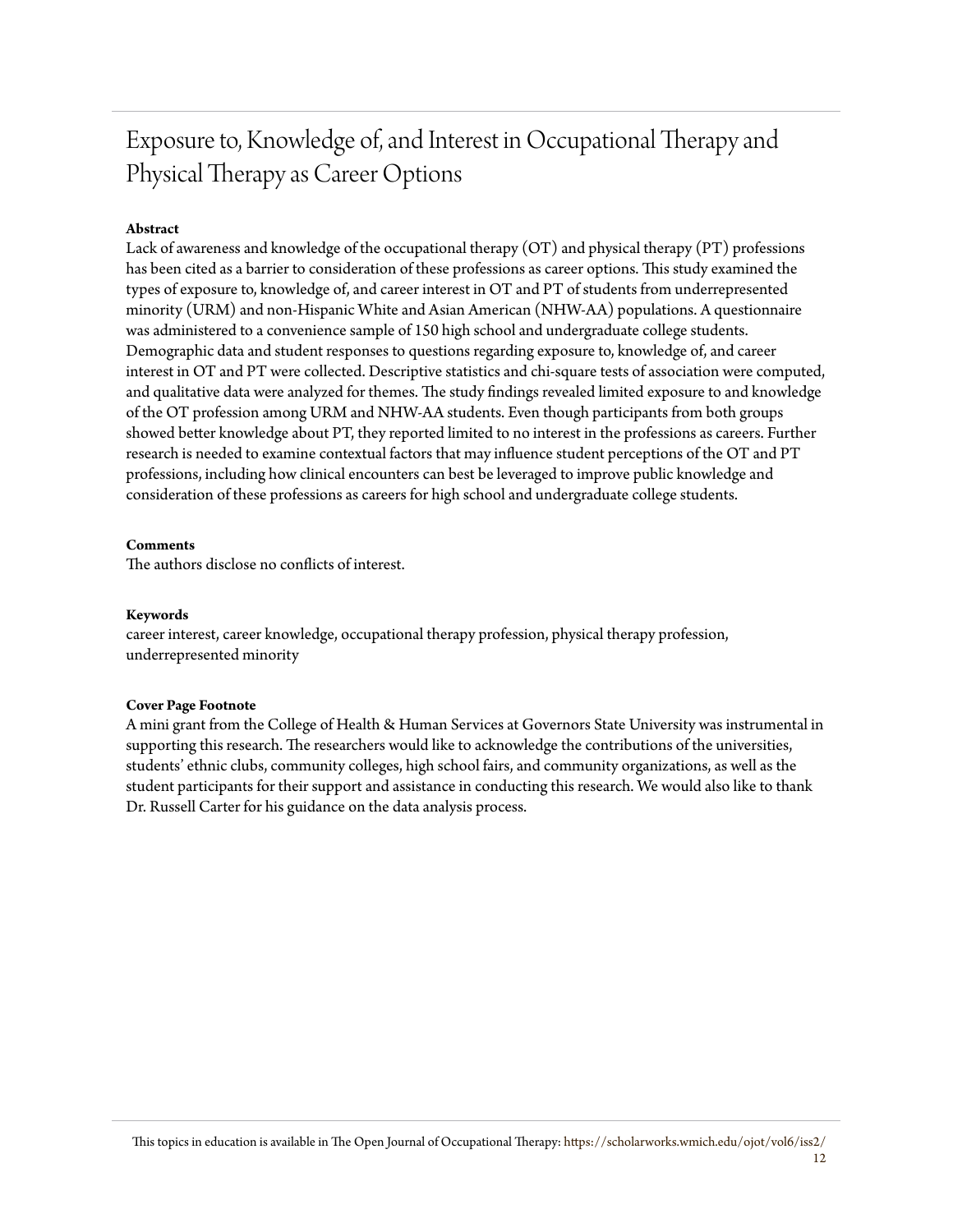The occupational therapy (OT) and physical therapy (PT) professions play a key role in promoting individuals' health, wellness, and optimal participation in activities of daily living across the life span. The OT and PT professions continue to be ranked among the best health care jobs in the United States (U.S. Department of Labor, 2018a, 2018b; U.S. News & World Report, 2016). However, it is not clear how accessible these careers are to individuals of diverse racial and ethnic backgrounds. Recruitment of a diverse OT and PT workforce to meet the needs of a multicultural society is of paramount importance to the American Occupational Therapy Association (AOTA, n.d.) and the American Physical Therapy Association (APTA, n.d.), the national OT and PT professional organizations, respectively.

There is limited research regarding high school and undergraduate college students' knowledge about the OT and PT professions as career choices. Scholars have documented that awareness of and knowledge about a career is a prerequisite for consideration of that career (Campbell, Denes, & Morrison, 2000). However, only a few studies have examined the ways in which students from underrepresented minority (URM) populations are exposed to occupational therapists and physical therapists and whether that exposure generates reliable career information and interest. In fact, most of the available literature that examines how people are exposed to these professions is at least 10 years old (Kallus, Noble, Bezner, & Keely, 1999; Rozier, Gilkeson, & Hamilton, 1992; Zayas & McGuigan, 2006) or focuses on subjects from outside of the United States (Dissanayaka & Banneheka, 2014; Puckree, Harinarain, Ramdath, Singh, & Ras, 2011). These facts warrant an investigation into the awareness and knowledge of, exposure to, and interest in the OT and PT professions among high school and undergraduate college students from diverse ethnic and racial backgrounds.

#### **Literature Review**

The demand for occupational therapists and physical therapists in the United States continues to grow, with employment projected to increase by 24% for occupational therapists and 28% for physical therapists by the year 2026 (U.S. Department of Labor, 2018a, 2018b). Factors contributing to this demand include an aging population and an increase in morbidity rates due to chronic health conditions like arthritis, obesity, and diabetes (U.S. Department of Labor, 2018b). Insurance coverage provisions of the Patient Protection and Affordable Care Act also have influenced this growth, although potential federal legislative changes could affect this trend (U.S. Department of Health and Human Services, Health Resources and Services Administration, n.d.).

Meeting this demand for OT and PT services will be difficult, as workforce shortages in these professions are projected through the year 2030 (Lin, Zhang, & Dixon, 2015; Zimbelman, Juraschek, Zhang, & Lin, 2010). These shortages are likely to continue to pose a significant barrier to individuals' access to essential health services and contribute to racial and ethnic disparities in health. Furthermore, there is a specific need for therapists from URM groups to join the workforce, as they may help to eliminate racial and ethnic health disparities. The proportion of racial and ethnic minorities in the U.S. population is expected to increase to 56% by the year 2060 (Colby & Ortman, 2014). Studies continue to report that levels of morbidity and mortality are higher among racial and ethnic minorities than among the White non-Hispanic population (Centers for Disease Control and Prevention, 2013; Louie & Ward, 2011). Increasing the number of URMs who work in the health care professions has been proposed as one way to address racial and ethnic health disparities and provide patient-centered quality care in a culturally competent manner (Grumbach & Mendoza, 2008; Smith, Nsiah-Kumi, Jones, & Pamies, 2009). Race concordance between patient and provider has been found to enhance the health care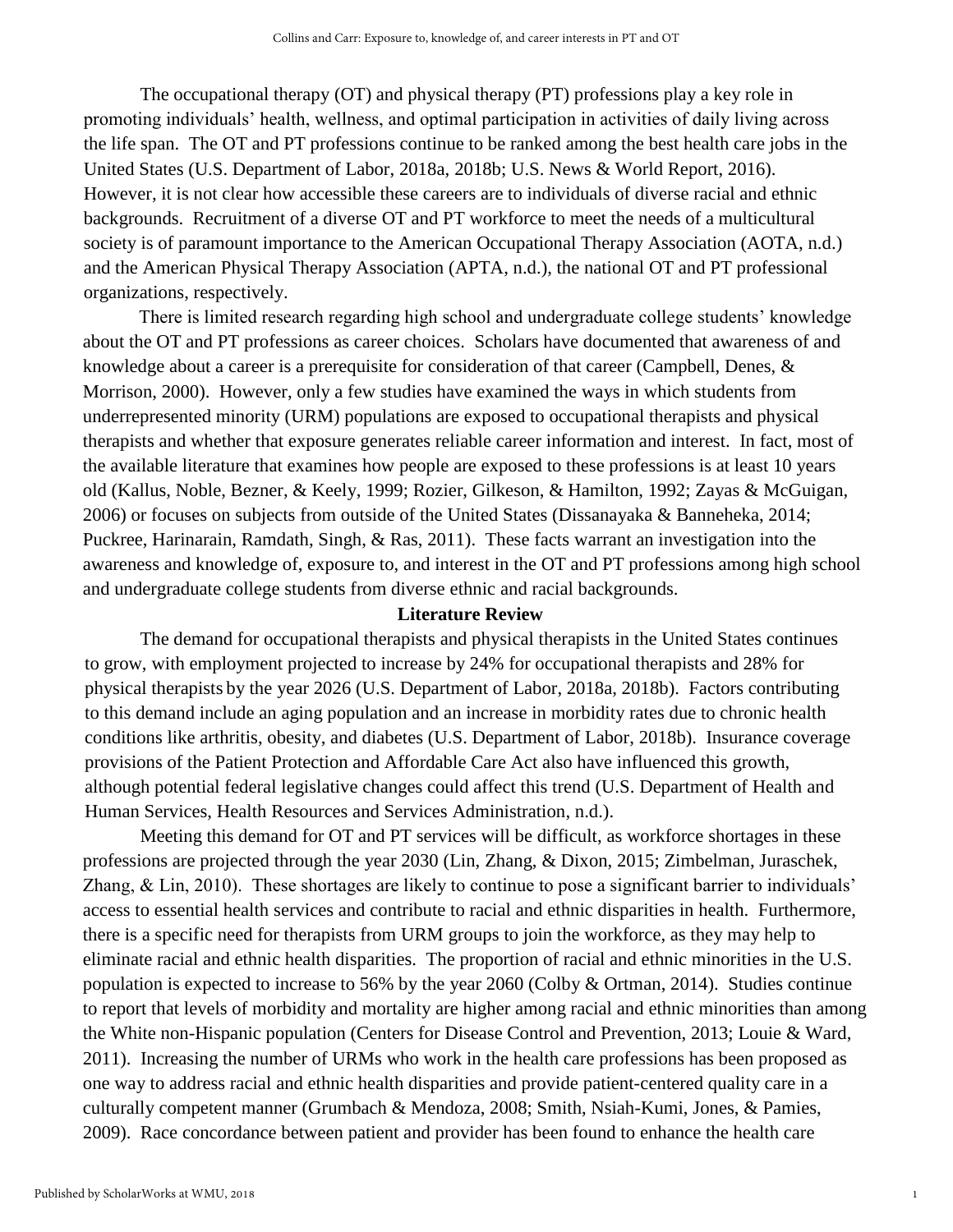experience of minority patients by building trust, facilitating patient-centered culturally competent communication, and improving access to essential health services (Kumar, Schlundt, & Wallston, 2009; Street, O'Malley, Cooper, & Haidet, 2008).

Despite the increasingly diverse U.S. population, there has not been a proportionate increase in the number of occupational therapists and physical therapists who are of African American, Hispanic/Latino, or American Indian/Alaskan Native heritage. As a result, these population groups continue to be classified as URMs in the medical and allied health professions (Association of American Medical Colleges, 2017). In comparison to their proportion of the U.S. population, Asians are underrepresented in OT but overrepresented in PT, nursing, medicine, and STEM professions (U.S. Department of Labor, Bureau of Labor Statistics, 2017; National Academies of Sciences, Engineering, and Medicine, 2011). Thus, in this study, Asians were grouped with Whites when examining racial and ethnic representation in the OT and PT professions (see Table 1). For the purposes of this study, URM was used to denote students from underrepresented populations, and NHW-AA was used to denote students from non-Hispanic White and Asian American populations.

## **Table 1**

| Race             | % of physical therapy workforce | % of occupational therapy workforce |  |
|------------------|---------------------------------|-------------------------------------|--|
| African American | 5.2%                            | 7.5%                                |  |
| Hispanic/Latino  | 5.3%                            | 6.3%                                |  |
| Asian            | 9.5%                            | 8.2%                                |  |

*Proportion of Underrepresented Minorities in the U.S. OT and PT Workforce* 

*Note*. 2016 total U.S. employment for occupations:  $OT = 118,000$ ;  $PT = 290,000$ .

U.S. Department of Labor, Bureau of Labor Statistics. (2017). *Employed persons by detailed occupation, sex, race, and Hispanic or Latino ethnicity*.

Increasing the number of URM practitioners is problematic when one considers the stagnation or decline in the number of URM students currently enrolled in OT and PT programs. For example, data from the Commission on Accreditation in Physical Therapy Education (2018) showed a decline in the percentage of African American students for the academic years 2006-2007 to 2015-2016, while the Hispanic/Latino percentage did not change (see Table 2).

## **Table 2**

| Race/Ethnicity      | Proportion in<br>U.S. population (% in<br>2015) | % of students in<br>academic year 2006-<br>2007 | % of students in<br>academic year 2015-<br>2016 |
|---------------------|-------------------------------------------------|-------------------------------------------------|-------------------------------------------------|
| African<br>American | 13.3%                                           | 4.7%                                            | 3.0%                                            |
| Hispanic/Latino     | 17.6%                                           | 4.4%                                            | 4.4%                                            |
| Asian               | 5.6%                                            | $\overline{\phantom{a}}$                        | 6.8%                                            |
| White               | 77.1%                                           | 81.2%                                           | 77.5%                                           |

*Percentage of Students Enrolled in U.S. PT Programs*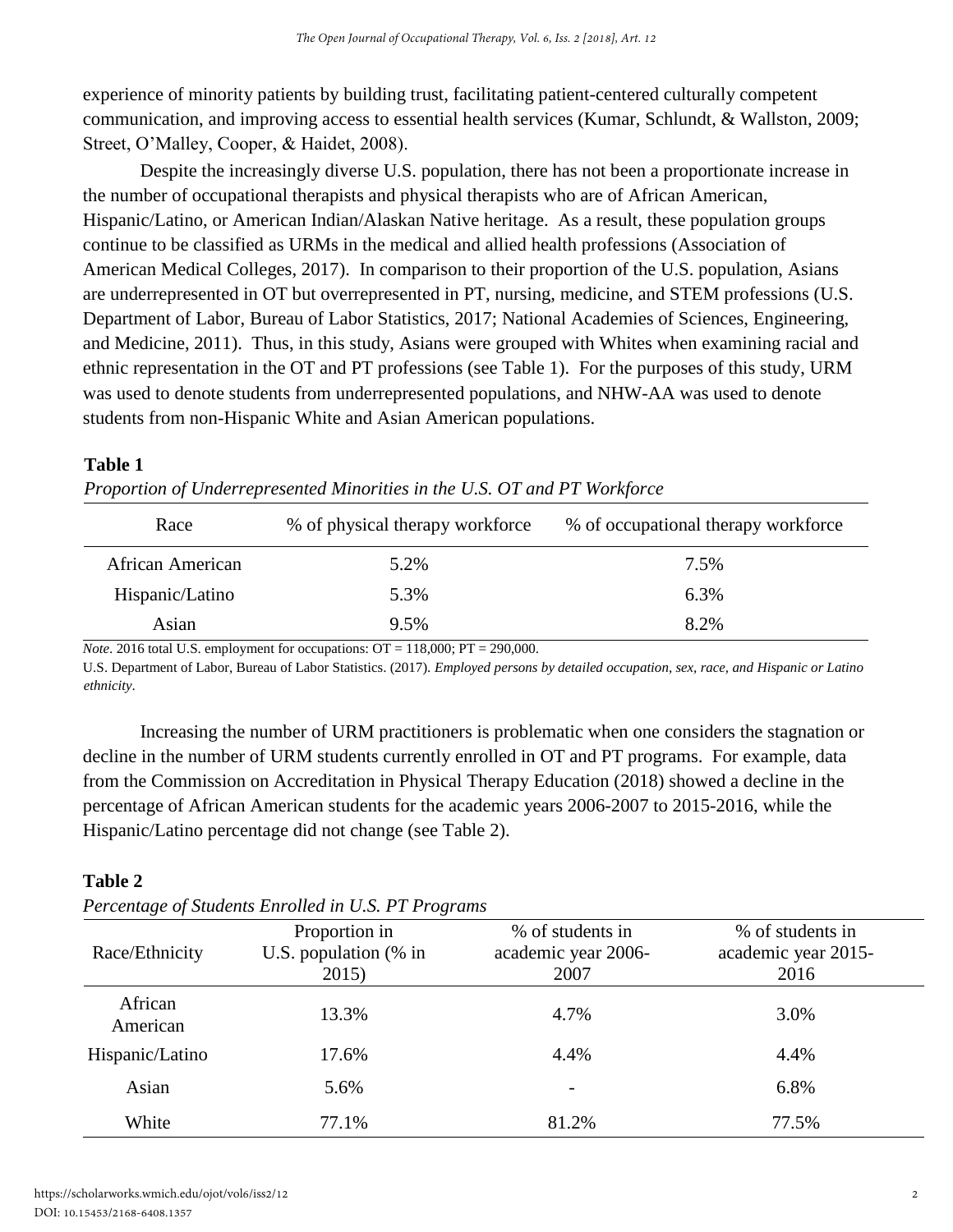A recent AOTA Academic Programs Annual Data Report indicated that the percentage of Black/African American OT students across academic master's degree entry-level programs decreased from 6% in 2009-2010 to 5% in 2014 (Harvison, 2015). The percentage of American Indian or Alaskan Native OT students decreased from 1% to 0%. Even though the Hispanic/Latino student numbers increased slightly from 5% to 6%, this increase is not enough to meet the projected demand for URM practitioners. Overall, underrepresentation of African Americans, American Indians/Alaskan Natives, and Hispanics/Latinos in OT and PT programs poses a challenge to these professions' diversification efforts. Individuals from minority backgrounds are reported to be more likely to work in underserved, low-income, and minority communities (Wayne, Kalishman, Jerabek, Timm, & Cosgrove, 2010). Thus, minority underrepresentation in OT and PT, as defined in relation to the proportions of these ethnic and racial groups in the U.S. population, may negatively affect access to these services in underserved, lowincome, and minority communities.

Choosing a career is a complex process that can be influenced by many factors, such as age, gender, race, socioeconomic factors, and culture (Howard et al., 2011; Pool, 2012). Career choice must be preceded by an awareness of and knowledge about that career. Moore et al. (2003) interviewed students enrolled in a PT program and found that students from all backgrounds were primarily influenced by family members or volunteer experiences when choosing a career. However, factors such as faulty academic advising and negative experiences associated with basic science courses can discourage students from URM groups more than others from pursuing medicine as a career (Barr, Gonzalez, & Wanat, 2008). Since OT and PT have similar basic science prerequisites, this observation is likely to hold true for those programs.

Various types of career educational programs have been reported as effective in educating high school and college students about careers in the health professions and improving career self-efficacy. These strategies include the use of (a) health careers courses or discipline-specific career courses (Hawkins, Hertweck, Salls, Laird, & Goreczny, 2012; Park, 2015), (b) health professions pipeline and pathway programs (Guerrero et al., 2015), and (c) career information summer camps (Ernst, Belrose, Eckhardt, Hild, & Rodriguez, 2014; Roman-Oyola et al., 2015). Other sources of information about health professions include personal contacts, the media, and career information from school career counselors (Zayas & McGuigan, 2006). However, to date there is limited documentation on whether these strategies generate adequate exposure to, knowledge of, and interest in the professions of OT and PT among URM students. Thus, the purpose of this study was to examine these factors as they relate to OT and PT as career choices for URM students.

#### **Method**

For this study, a questionnaire was developed to examine the students' level of exposure to, knowledge of, and interest in a career in OT or PT (see Appendix A). The questionnaire was administered to 150 high school and undergraduate college students at career fairs, community colleges, and universities. Formal definitions of OT and PT and a Likert scale were used to rate the participants' accuracy in their knowledge of both professions. The participants' exposure to OT and PT as well as their potential interest in pursuing a career in those professions was explored using openended questions.

#### **Population**

Given the contradictory evidence about the willingness of minority individuals to participate in scientific research (Fisher & Kalbaugh, 2011), study participants were intentionally recruited during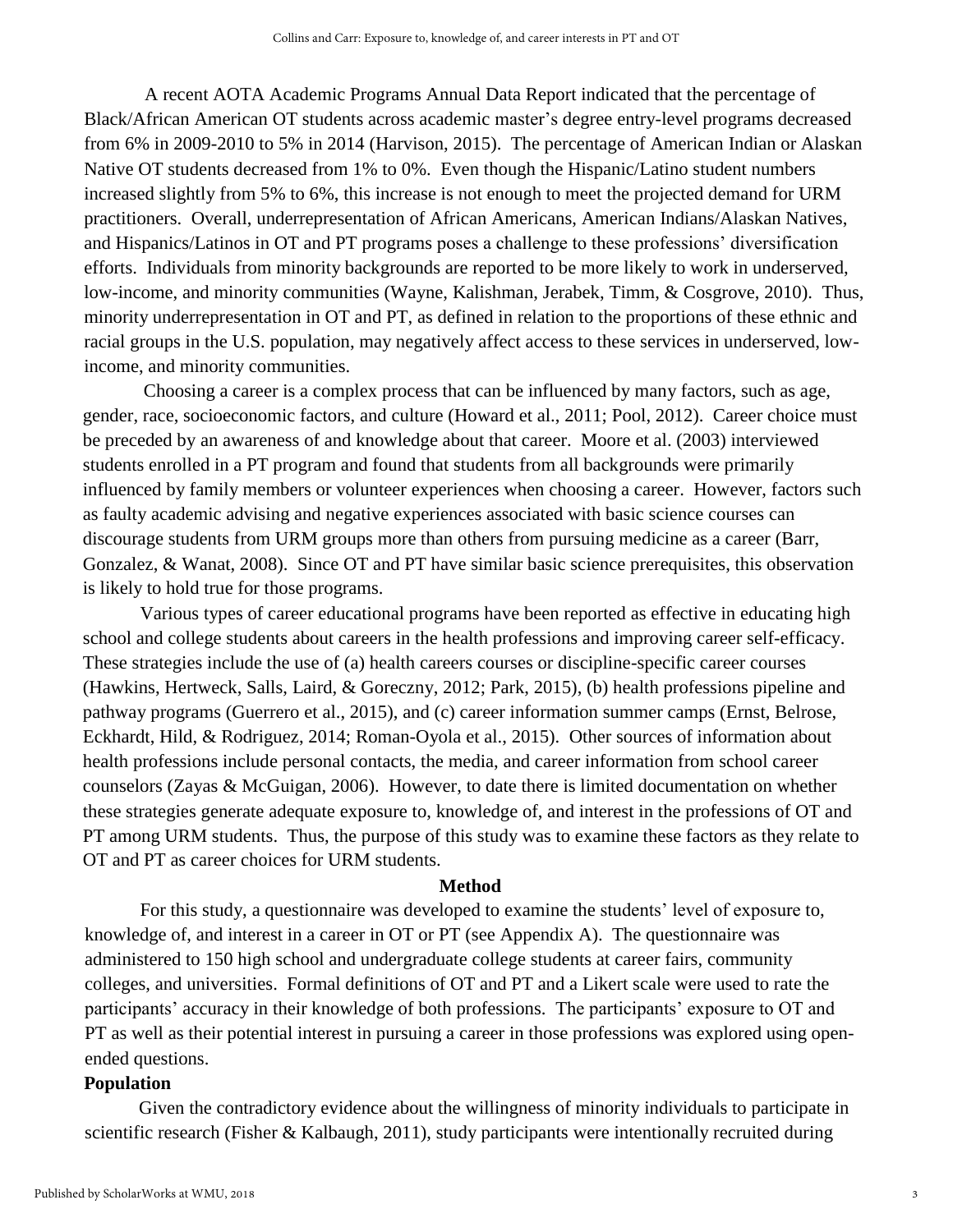career fairs and on school campuses at venues where minority students were likely to gather. Examples of such venues included cafeterias, student center lobbies, minority student organization meetings, and class sessions of courses that attracted a large proportion of minority students.

A convenience sample of 337 students was identified for the survey. Of those, 150 participants ultimately met the inclusion criteria, which required participants to be 18 years of age or older; to have the ability to read and write in English; to be enrolled in high school or in college at the undergraduate level; and to generate a complete, usable questionnaire. Students who did not meet the inclusion criteria were excluded  $(n = 187)$ . The convenience sample included students from eight universities, three community colleges, and one high school in the Chicago area. Approval to conduct this study was granted by the Institutional Review Board at Governors State University. The appropriate authorities at the individual schools granted permission to administer the questionnaire on the school campuses. **Instrument**

A 12-item, single-page questionnaire was administered. Three items sought information about the participants' ages, ethnicity, and number of semesters enrolled in a high school or college at the undergraduate level. Seven items were open-ended questions and two items were dichotomous choice "yes/no" questions. The open-ended questions asked for the participants' interpretations of what physical therapists and occupational therapists do, the types of experiences they might have had with an occupational therapist or physical therapist, and their career aspirations.

The investigators, an occupational therapist and a physical therapist, developed the questionnaire based on their experiences conducting career education activities and on a review of the literature (Kallus et al., 1999; Rozier et al., 1992; Zayas & McGuigan, 2006). Open-ended questions were chosen as the best method to capture contextual information related to the participants' experiences with and understanding of the professions in their own words and to avoid the use of multiple choice or matching questions that could be leading and/or impose our viewpoints.

#### **Data Analysis**

A Likert scale was developed and used to summarize the extent to which the participants' descriptions of the professions captured key elements that are included in the formal definitions of the OT and PT professions (see Table 3).

## **Table 3**

| Category       | Description                                                                                                                                                                                                                                  |
|----------------|----------------------------------------------------------------------------------------------------------------------------------------------------------------------------------------------------------------------------------------------|
| 5              | Description contains two or more distinct attributes of the profession that are consistent<br>with the profession's definition.                                                                                                              |
| $\overline{4}$ | Description contains one attribute of the profession, but information is general and may be<br>applicable to any health professional. (e.g., It is a person who helps sick people.)                                                          |
| 3              | Description has some inaccuracies and/or more strongly describes another health<br>profession. (e.g., Someone who cracks your back if it hurts. Same as a nurse, a<br>chiropractor.)                                                         |
| 2              | Description is a general statement that does not describe what an occupational therapist or<br>a physical therapist does, but maybe expresses the participant's opinion. (e.g., That's<br>interesting; I would like to become one of those.) |
|                | Participant reports not knowing or not sure.                                                                                                                                                                                                 |

*Rubric for Categorizing Participants' Responses Related to Definitions of the OT and PT Professions*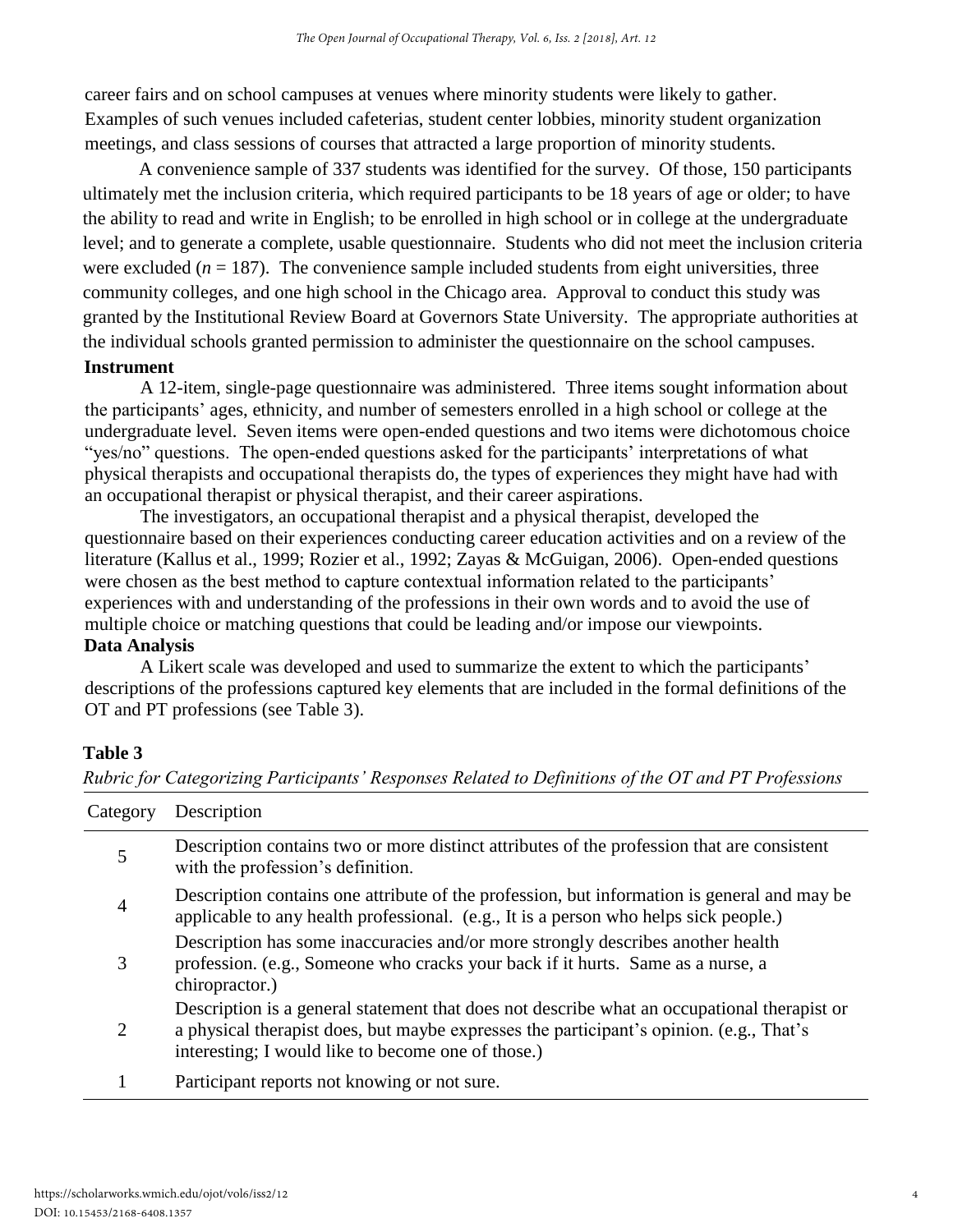As shown in Table 3, using a scale from 1 to 5, the responses provided by the participants were categorized and coded in comparison to the definition for each profession. A score of 5 indicated that the participant described two or more attributes that were distinct and consistent with the definitions listed, and a score of 1 indicated that the participant did not know or provided no response. The reference definitions used were acquired from the APTA (2014) and the AOTA (2011). As shown in Appendix B, the definitions used listed multiple attributes describing the various duties of the profession and the types of clients served.

To ensure consistency in categorizing the participants' responses, we established interrater reliability by independently categorizing a random sample of 10 responses at a time. After three rounds of consistently scoring at 90%-100% consensus, all of the responses to the definitions for each profession were independently categorized. We achieved 90% agreement on the scoring of the OT descriptions and 92% agreement on the scoring of the PT descriptions. Small differences in categorization occurred mainly because of the difficulty of interpreting the participants' grammar or syntax errors. We discussed the statements where there was a variation in categories to reach ultimate consensus on the best-fitting category.

The categorized data were then analyzed using SPSS version 22 (SPSS Inc., Chicago, IL). The SPSS allowed for quantification of the descriptive data collected and analysis of frequencies of demographic variables, level of accuracy of the participants' definitions of the professions, and exploration of the relationships between key variables (see Table 4 for operational definitions of key variables). NVivo qualitative software version 7 was used to input verbatim data from the participants' responses to the open-ended questions about their career interests. The qualitative data were analyzed further by chunking and categorizing identifying themes and nodes about interest and/or a lack of interest in the OT and PT professions.

| Variable                                          | <b>Operational Definition</b>                                                                                                                                                       |
|---------------------------------------------------|-------------------------------------------------------------------------------------------------------------------------------------------------------------------------------------|
| Career Exposure                                   | How the participants learned about the professions of OT and PT,<br>including the description of any personal encounters with an<br>occupational therapist or a physical therapist. |
| Level of Knowledge About<br>OT or PT              | Categorization of the participant's definition of what an<br>occupational therapist or a physical therapist does, based on the<br>categories listed in Table 3.                     |
| Career Interest                                   | Participant's description of whether he/she has an interest in<br>pursuing a career in the profession of OT or PT.                                                                  |
| <b>Underrepresented Minority</b><br>(URM)         | Populations that are traditionally reported as underrepresented in<br>the science, technology, engineering, and math (STEM) careers.                                                |
| Non-Hispanic White and<br>Asian American (NHW-AA) | Populations that are traditionally NOT reported as<br>underrepresented in the science, technology, engineering, and math<br>(STEM) careers.                                         |

#### **Table 4**

|  | <b>Operational Definitions of Key Variables</b> |  |
|--|-------------------------------------------------|--|
|  |                                                 |  |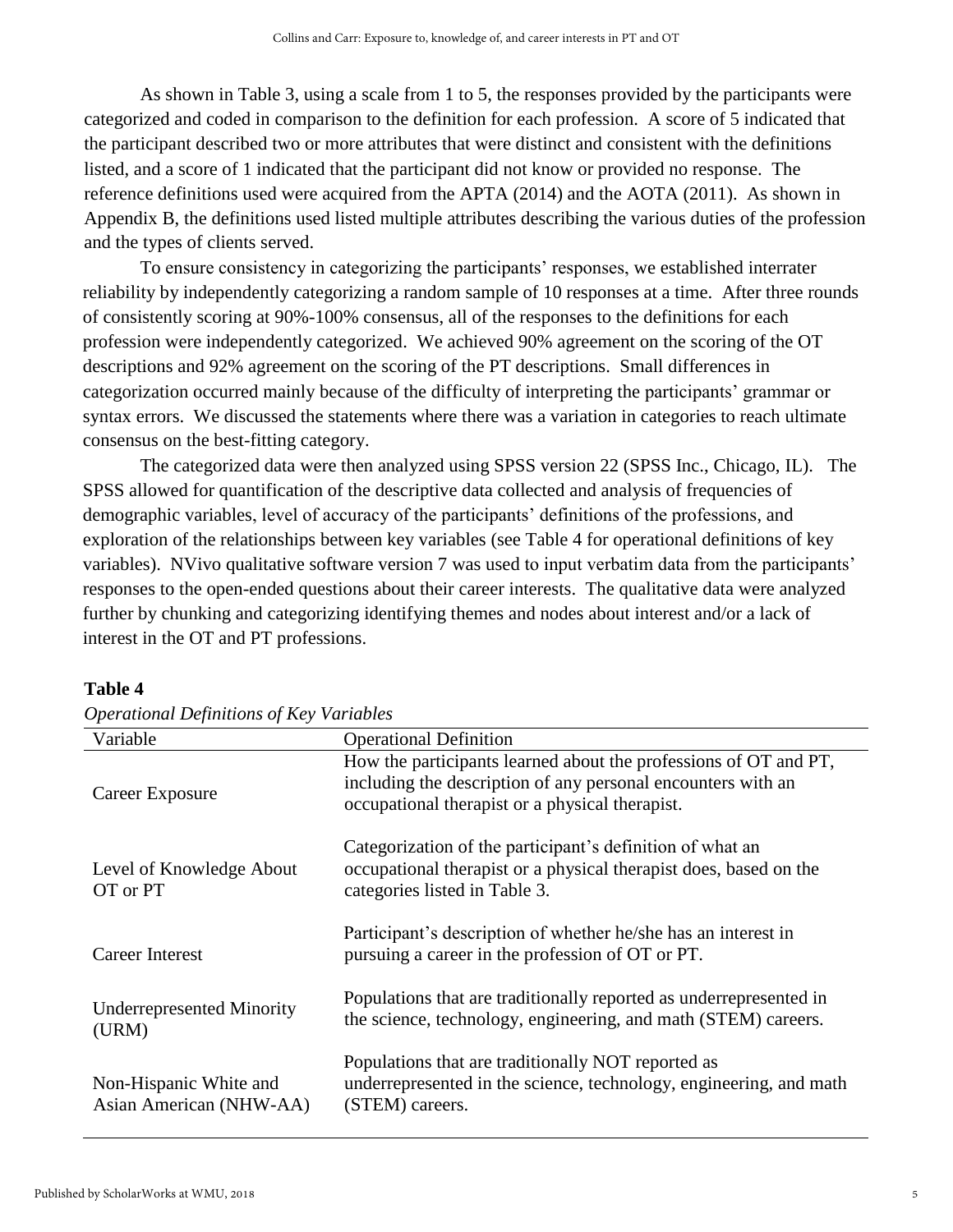As indicated previously, for the purposes of this study the racial and ethnic backgrounds of the participants were categorized into two racial and ethnic groups: (a) those who self-described as having a URM background and (b) those who classified themselves as having a background represented in the current majority population, including non-Hispanic Whites (NHW) and Asian Americans (AA).

#### **Results**

We initially computed descriptive statistics of the demographic data. We then used the Pearson chi-squared test to examine the relationship between category of knowledge and exposure to OT or PT and interest in becoming an occupational therapist or physical therapist. The following results emerged from the analyses.

## **Subjects**

The study participants ranged in age from 18 to 49 years, with a mean age of 27 years ( $N =$ 150). Of the 143 participants who provided the name of the academic institution they attended, 63% were university students, 30% were community college students, and 7% were high school students. Of the 150 participants, 60% ( $n = 90$ ) were from URM backgrounds, 31% ( $n = 46$ ) were from non-Hispanic White (NHW) and Asian American (AA) backgrounds, and 9% (*n* = 14) classified themselves as "other" or did not provide race or ethnicity. There was a statistically significant difference in age (t  $(128) = 3.41, p < .001$ ) between the URM students (mean = 29 years) and the NHW-AA students  $(\text{mean} = 23 \text{ years}).$ 

## **Knowledge About the OT and PT Professions**

**Knowledge among URM participants.** Nineteen percent  $(n = 17)$  of the 90 URM participants provided descriptions with two or more distinct attributes of the OT profession, and 17% (*n* = 15) described one general attribute. For the PT profession, 51% (*n* = 46) of the URM participants described two or more distinct attributes that were consistent with the definition of the profession, and 29% ( $n = 26$ ) described one general attribute. Forty-nine percent ( $n = 44$ ) reported that they did not know what the OT profession was or provided no answer, compared to  $4\%$  ( $n = 4$ ) who did not know what PT was. Figure 1 shows the URM participants' results for each category of knowledge.



*Figure 1.* URM students' knowledge of OT and PT profession attributes; percentages by category.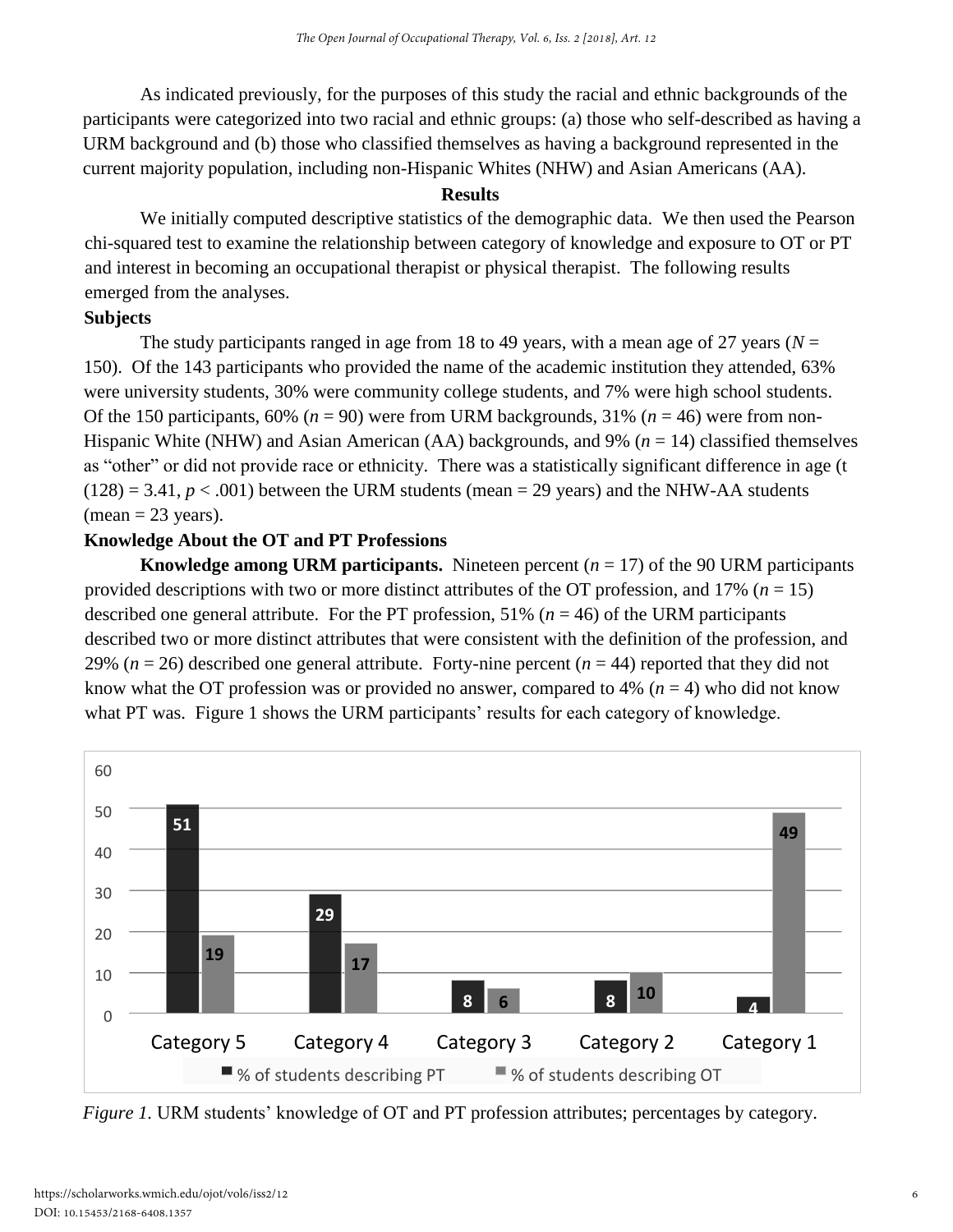**Knowledge among NHW-AA participants.** Twenty-six percent  $(n = 12)$  of the 46 NHW-AA participants provided descriptions with two or more distinct attributes of the OT profession, and 17%  $(n = 8)$  described one general attribute. Forty-eight percent of the NHW-AA participants  $(n = 22)$ described two or more distinct attributes of the PT profession, and 33% (*n* = 15) described one general attribute. Forty-one percent  $(n = 19)$  reported not knowing what OT was or provided no answer; no participants in this group reported not knowing what PT was or gave no response. Figure 2 shows the NHW-AA participants' results for each category of knowledge.



*Figure 2.* NHW-AA students' knowledge of OT and PT profession attributes; percentages by category.

#### **Exposure to and Interest in the OT Profession**

**URM participants.** Eighty percent  $(n = 72)$  of the 90 URM participants reported that they had never met an occupational therapist. For those who had, their exposure occurred at a health care facility  $(n = 9)$ , during a relative's treatment  $(n = 3)$ , or during an information session at school  $(n = 1)$ . When asked if they were interested in becoming an occupational therapist, all of the URM participants who had met an occupational therapist responded "no." The most cited reasons for not wanting to become an occupational therapist were lack of interest in the profession  $(n = 7)$  or that they already had interest in another profession  $(n = 2)$ . The URM participants expressed interest in careers such as business ( $n = 15$ ), nursing ( $n = 9$ ), psychology ( $n = 8$ ), teaching ( $n = 8$ ), information technology ( $n =$ 6), and criminal justice  $(n = 5)$ .

**NHW-AA participants.** Exposure to an occupational therapist was limited among the 46 NHW-AA participants; 38 of them reported never having met an occupational therapist. Those who had met an occupational therapist indicated that this occurred when they were receiving care for themselves or a family member  $(n = 2)$  or during visits to a health care facility  $(n = 1)$ . None of the NHW-AA participants were interested in becoming an occupational therapist. These participants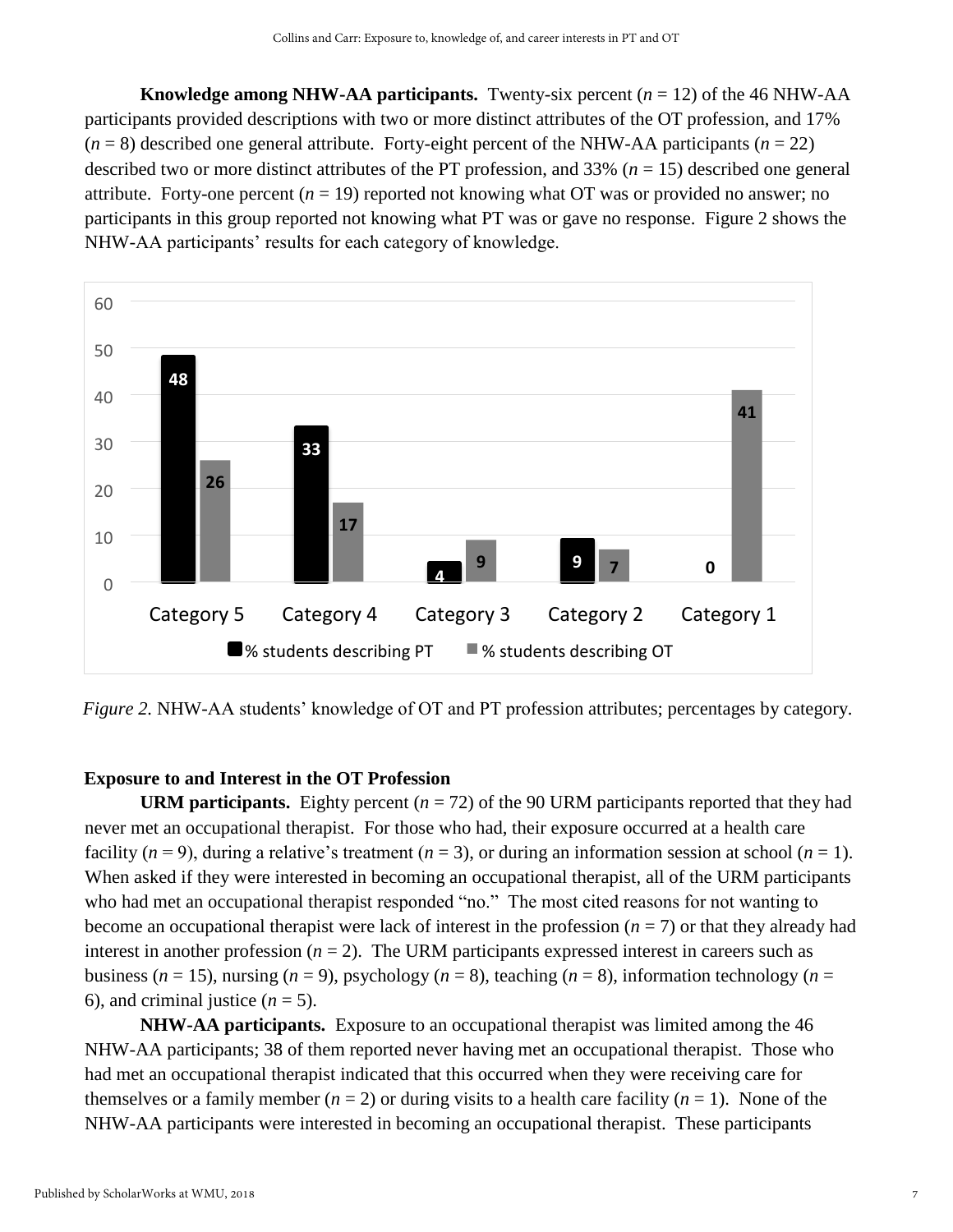reported interest in pursuing careers in teaching  $(n = 13)$ , information technology  $(n = 5)$ , and criminal justice  $(n = 5)$ .

#### **Exposure to and Interest in the PT Profession**

**URM participants.** Fifty-one percent  $(n = 46)$  of the 90 URM participants reported having met a physical therapist; 58% of those indicated they had met that individual when they or a family member received PT. Among those who had met a physical therapist, 46% (*n* = 21) were able to describe two or more distinct attributes of the profession. When asked if they were interested in becoming a physical therapist, 78% ( $n = 70$ ) said "no," 18% ( $n = 16$ ) said "yes," and 4% ( $n = 4$ ) did not answer the question. The reasons most often cited for not wanting to become a physical therapist included no interest in the profession, that they already had interest in another profession, that PT did not match their personality, that the requirements were too much, or that they were too old. There was, however, no statistically significant correlation between having met a physical therapist and knowledge level, between knowledge level and the desire to become a physical therapist, or between having met a physical therapist and the desire to become one  $(p = .05)$ .

**NHW-AA participants.** When asked if they had ever met a physical therapist, 63% of the 46 NHW-AA participants had met one; 75% of those had encountered that person when they or a family member received PT. Other avenues of exposure included a family member or friend who was a physical therapist (13%) and encounters while visiting a health care facility (8%) or through school (4%). Eighty percent of the NHW-AA participants who had met a physical therapist stated that they were not interested in becoming a physical therapist because they already had interest in another profession, the requirements took too much time in school, PT was incompatible with their personality, or they were too old. The relationship between having met a physical therapist and knowledge level, between having met a physical therapist and interest in the profession, or between knowledge level and interest in the profession were not statistically significant  $(p = .05)$ .

#### **Discussion**

This study sought to examine the level of exposure to, knowledge of, and career interest in the OT and PT professions among students from diverse racial and ethnic backgrounds. The results indicated that the students had limited exposure to and knowledge of OT and a lack of interest in pursuing a career in either OT or PT. Similar patterns were found in the type of exposure to, knowledge of, and interest in the OT and PT professions for both the URM and the NHW-AA participants. Both groups of students had limited exposure to and knowledge of OT; 80% of the URM participants and 83% of the NHW-AA participants reported never having had an encounter with an occupational therapist. Forty-nine percent of the URM students and 41% of the NHW-AA students reported that they did not know what an occupational therapist was or provided no response.

Findings for the PT profession revealed that only 4% of the URM participants and none of the NHW-AA participants reported not knowing what a physical therapist was or had no response when asked to describe the profession. The proportion of participants from both groups (51% of the URM students and 48% of the NHW-AA students) who could distinctly describe the PT profession was much larger than the proportion of participants from both groups who could distinctly describe the OT profession (19% of the URM students and 26% of the NHW-AA students).

#### **Occupational Therapy**

The results of this study suggest at least three disparities in exposure related to personal contact with an occupational therapist and knowledge about OT as a career choice. First, the study revealed a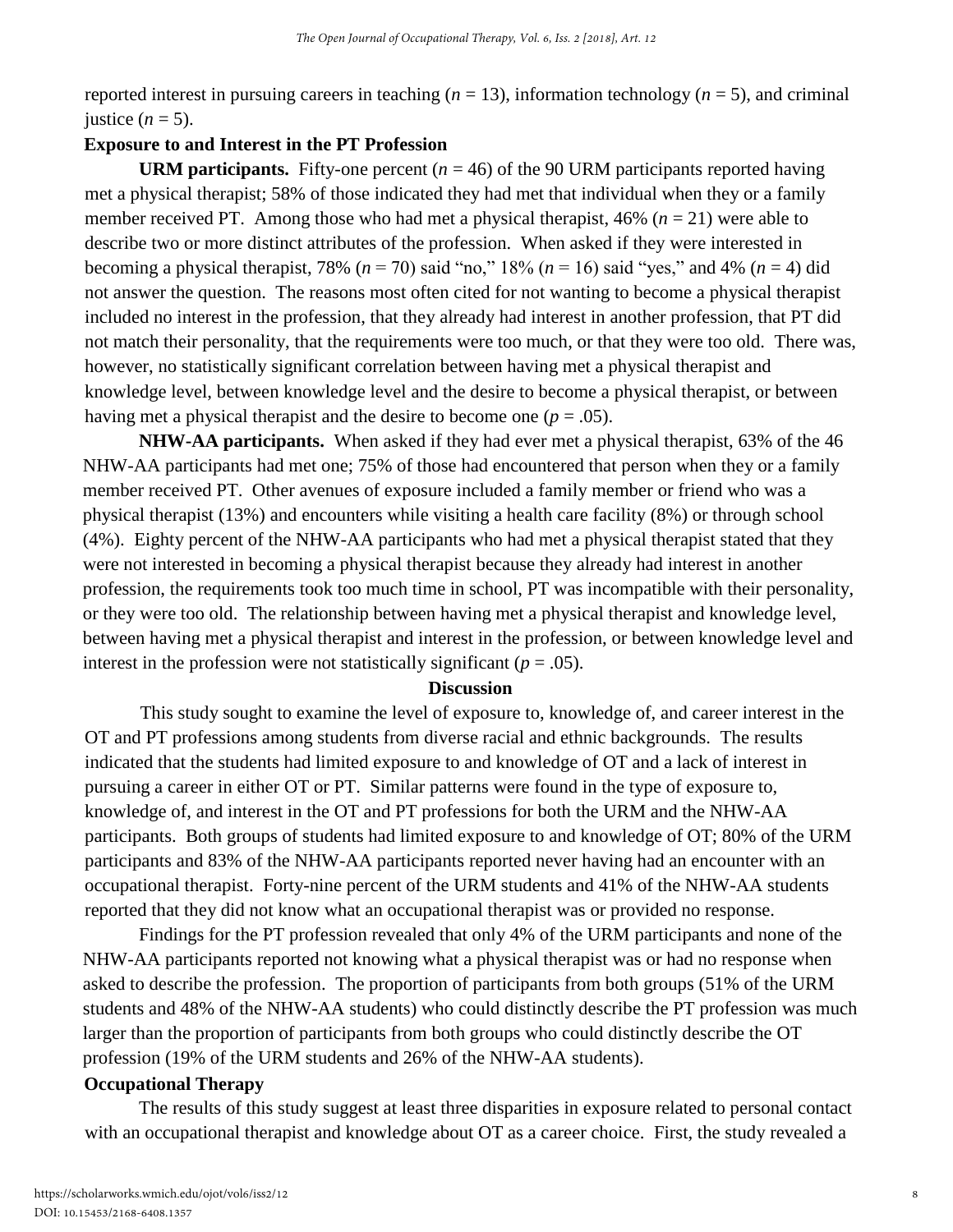lack of exposure to the OT profession, with only 20% of the URM participants and 17% of the NHW-AA participants reporting they had met an occupational therapist. Second, a lack of knowledge about OT was evident, with only 19% of the URM participants and 26% of the NHW-AA participants able to identify two or more distinct attributes of the profession. Third, there was a notable lack of interest in the OT profession. None of the participants expressed interest in an OT career. The lack of meaningful experiences with and accurate knowledge of the profession might contribute, in part, to the lack of desire to pursue an OT career. However, this study was not able to isolate these effects.

These findings further highlight the need for more intentional promotion of OT as a career option. Jacobs (2012) discussed the importance of displaying images, using words, and generating actions that inform the public about what OT is and the value of the profession. She suggested that the profession improve "our visibility and our credibility" (p. 660) by using social media and other marketing tools, such as TV advertisements.

Previous studies have explored the potential for providing exposure to the OT profession to grammar and high school students (Wilkinson & Chard, 2005). Still other studies have inquired about the intrinsic and extrinsic factors that influence students' desires to seek admission to an OT program (Cooperstein & Schwartz, 1992; Rozier et al., 1992). Most agreed that more public exposure to the profession was necessary (Jacobs, 2012; Roman-Oyola et al., 2015) and that federal and state financial funding and resources are needed for students to pursue OT careers. Uncertainty remains about who is responsible for promoting OT as a career: the OT student, the OT practitioner, or the OT manager (Craik & Ross, 2003).

Dr. Carolyn Baum, in her 2004 presidential address, *Building a Professional Tapestry*, identified the need for the OT profession to "promote greater public understanding. . . . heighten the importance of occupational therapy with public and private sector policymakers. . . . [and] recruit the very best to this field" (Baum, 2005, p. 597). The AOTA website has been designed to improve access to information and resources about the profession for interested students, parents, consumers, and counselors, primarily to increase awareness about OT. The website also provides links for accessing educational information about OT careers and employment settings, the profiles of occupational therapists and OT assistants, and demonstrations of diverse role models in the profession (AOTA, 2013, 2017).

#### **Physical Therapy**

When compared to earlier findings by Kallus et al. (1999), this study's findings suggest that students have a better understanding of the PT profession. The Kallus et al. study found that knowledge about PT was lacking among high school students in Texas, and they reported that the public was exposed to and aware of the PT profession but did not necessarily understand specific details. The participants in the current study, however, were predominantly college and university students, with only 7% being high school students. This makes it difficult to compare these results directly.

The APTA (2005) has had a strategic plan for public relations and advertising since 2005. This plan aims to improve awareness of the PT profession among consumers and other professionals. It emphasizes public recognition of physical therapists as movement experts and delivers a consistent message through images and descriptions. This strategic plan specifically targets women between 35 and 70 years of age, as they are considered the key decision makers for family determinations of health care. The APTA also convened a Physical Therapy and Society Summit (PASS) meeting in 2009 where PT leaders and practitioners discussed how the profession could better meet the "current, evolving, and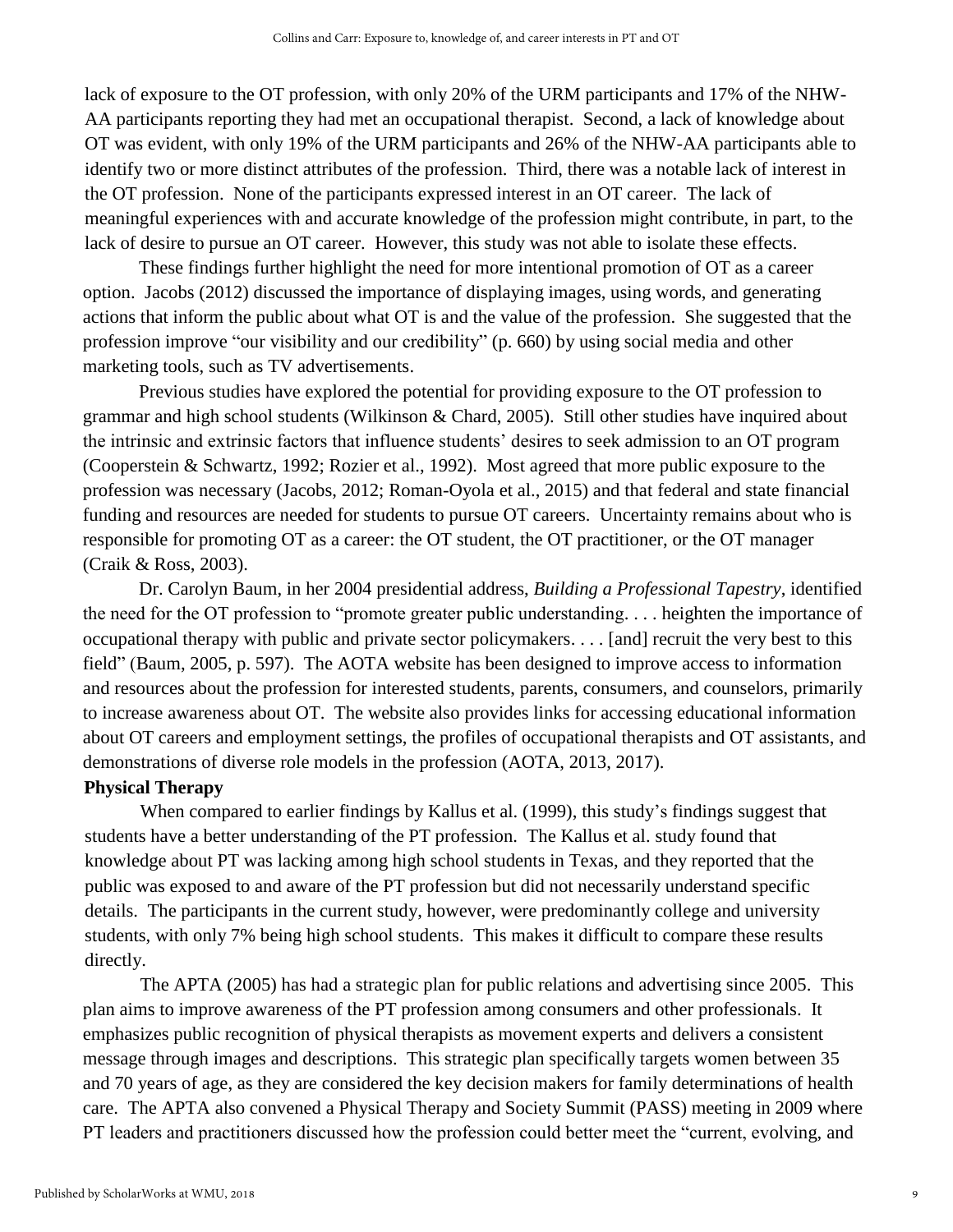future societal health care needs" (as cited in Kigin, Rodgers, & Wolf, 2010, p. 1556). One of the outcomes from this summit meeting was to implement strategies that enhance the PT profession's public identity, including recognition that the various roles of a physical therapist include "prevention, health and wellness" (p. 1561).

The APTA's efforts reflect intentional, focused strategies for promoting the profession to a broader audience and improving its visibility in the health care environment and broader society. Over time, even though these marketing efforts are not specifically intended for career awareness, they may indirectly influence career decisions. For example, individuals may become more familiar with the care delivered by the profession and consider it as a possible career for themselves or for their children. Parents have been reported to play a significant role in career decision-making, especially during the early predisposition stage (Ozlen & Arnaut, 2013; Pool, 2012). Greater involvement of the PT profession in wellness and health promotion also may improve familiarity and possible interest in exploring the profession as a career choice. Finally, the PT profession has been involved in delivering pro bono services to traditionally underserved communities (Palombaro, Dole, & Lattanzi, 2011; Stickler, Grapczynski, & Ritch, 2013), and this also may help expose these communities to the profession.

## **Career Choices**

The most common form of exposure to the OT and PT professions for both groups of participants in this study was personal contact while (a) receiving OT or PT for themselves, (b) accompanying a family member who was receiving treatment, (c) visiting a health facility, or (d) gathering information from school. These findings are consistent with findings from previous studies that identified personal contact, summer camps, health career courses, and career fairs as sources of career information about the OT and PT professions (Jacobs, 2012; Moore et al., 2003; Roman-Oyola et al., 2015; Zayas & McGuigan, 2006).

Even though the students in this study demonstrated better knowledge about the PT profession than they did about the OT profession, this did not translate into increased interest in the PT profession as a career choice. Many factors have been shown to influence career aspirations, including race and ethnicity; socioeconomic status; gender; the influence of friends, peers, teachers, and parents; and intrinsic personal factors (Griffin, Hutchins, & Meece, 2011; Howard et al., 2011). The interactions between these factors can be complex and dynamic. Moore et al. (2003) found that more similarities than differences existed between URM and NHW-AA students in terms of factors influencing PT as a career choice. Zayas and McGuigan (2006) conducted a study examining how interest in health care careers develops in high school students from underserved communities, including the factors that influence the pursuit of a health care career. They concluded that underserved and disenfranchised community environments posed challenges for furthering health care career interests among youth. They reported that not only are these students less exposed to health professions, but those who are deal with environmental and systemic barriers in their attempts to enter those professions. Howard et al. (2011), in their study examining differences in career aspirations based on race and ethnicity, gender, and socioeconomic status (SES), reported variable effects in the interactions between SES, race and ethnicity, and career aspirations. They recommended that career services be appropriately tailored to address these mediating and moderating effects.

The participants in this study reported that they were most interested in careers in business, nursing, psychology, teaching, and information technology. Only nursing was in the top list when one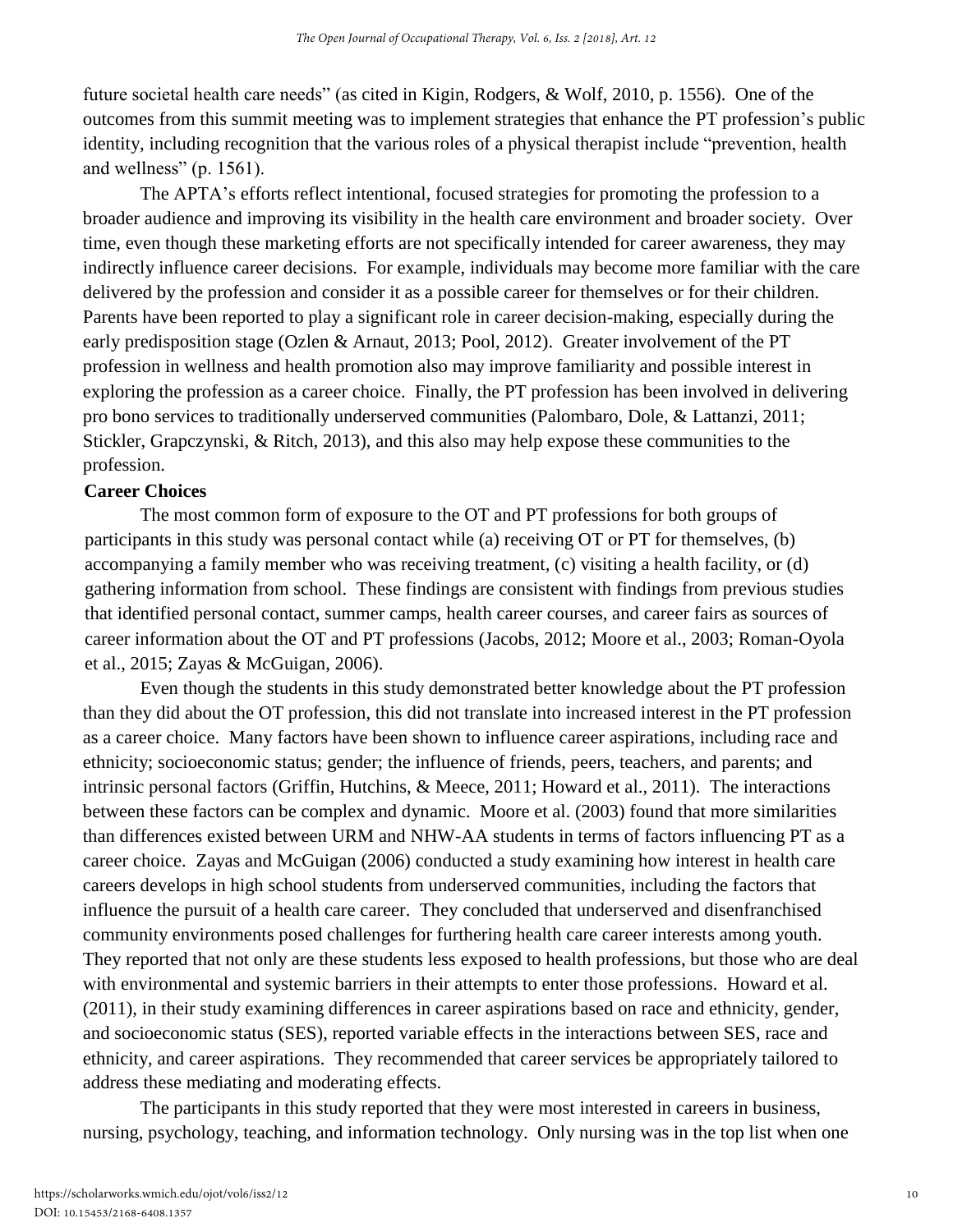considers medical and allied health professions that are commonly associated with OT and PT. This finding may be similar to the findings of Val Palumbo, Rambur, McIntosh, and Naud (2008), who found that of six health professions (medical laboratory science, nursing, pharmacy, PT, radiation technology, and respiratory therapy), nursing was the only profession perceived to have job security. They reported that none of the six health professions they examined were considered ideal, but instead were viewed as less desirable, less prestigious, and not as technologically advanced.

#### **Limitations**

There were some limitations to this study. Data were collected in areas with a significant amount of human traffic, and this may have limited the participants' abilities to think through the questions without distractions. The sample was small, as the study specifically targeted institutions that served greater proportions of URM students; hence, the findings cannot be generalized to all high school and undergraduate college student populations in the United States. Also, there were comparatively few high school students in the study sample (7%), further limiting the generalizability of the results.

This study used a questionnaire with open-ended questions to better capture contextual information related to the participants' experiences and their understanding of the professions. This may, however, have introduced more variations in the interpretations of the questions based on the participants' cultural and socioeconomic backgrounds, and therefore may have biased the results. Future studies may consider incorporating key questions from culturally validated inventories to better isolate these influences.

#### **Conclusion**

Even though the participants in this study demonstrated more knowledge about the PT profession than the OT profession, participants in both the URM group and the NHW-AA group expressed limited to no interest in pursuing either of the two professions as a career. This study provides an important first step in our understanding of the level of exposure to, knowledge of, and career interest in the OT and PT professions among students from diverse ethnic backgrounds. The study also provides valuable information about how the professions may be perceived and the factors that may need to be addressed for more effective recruitment efforts.

Further research is needed to examine the contextual factors that may influence high school and undergraduate college students' perceptions of the OT and PT professions. To meet the growing health care needs of our multicultural society, we need to understand how clinical encounters can be optimized to improve the public's knowledge of and career interest in these professions.

*Prisca M. Collins, PhD, PT, Assistant Professor of Physical Therapy in the School of Allied & Communicative Disorders, College of Health & Human Sciences at Northern Illinois University, DeKalb, IL.*

*Cynthia Carr, DrOT, MS, OTR/L, Associate Professor of Occupational Therapy in the College of Health and Human Services at Governors State University, University Park, IL.*

#### **References**

American Occupational Therapy Association. (n.d.). *Cultural competency tool kits*. Retrieved from [https://www.aota.org/Practice/Manage/Multicult](https://www.aota.org/Practice/Manage/Multicultural/Cultural-Competency-Tool-Kit.aspx) [ural/Cultural-Competency-Tool-Kit.aspx](https://www.aota.org/Practice/Manage/Multicultural/Cultural-Competency-Tool-Kit.aspx)

American Occupational Therapy Association. (2011). *Definition of occupational therapy practice for*  *the AOTA model practice act*. Retrieved from [http://www.aota.org/~/media/Corporate/Files/Ad](http://www.aota.org/~/media/Corporate/Files/Advocacy/State/Resources/PracticeAct/Model%20Definition%20of%20OT%20Practice%20%20Adopted%2041411.pdf) [vocacy/State/Resources/PracticeAct/Mo](http://www.aota.org/~/media/Corporate/Files/Advocacy/State/Resources/PracticeAct/Model%20Definition%20of%20OT%20Practice%20%20Adopted%2041411.pdf)  [del%20Definition%20of%20OT%20Practice%2](http://www.aota.org/~/media/Corporate/Files/Advocacy/State/Resources/PracticeAct/Model%20Definition%20of%20OT%20Practice%20%20Adopted%2041411.pdf) [0%20Adopted%2041411.pdf](http://www.aota.org/~/media/Corporate/Files/Advocacy/State/Resources/PracticeAct/Model%20Definition%20of%20OT%20Practice%20%20Adopted%2041411.pdf)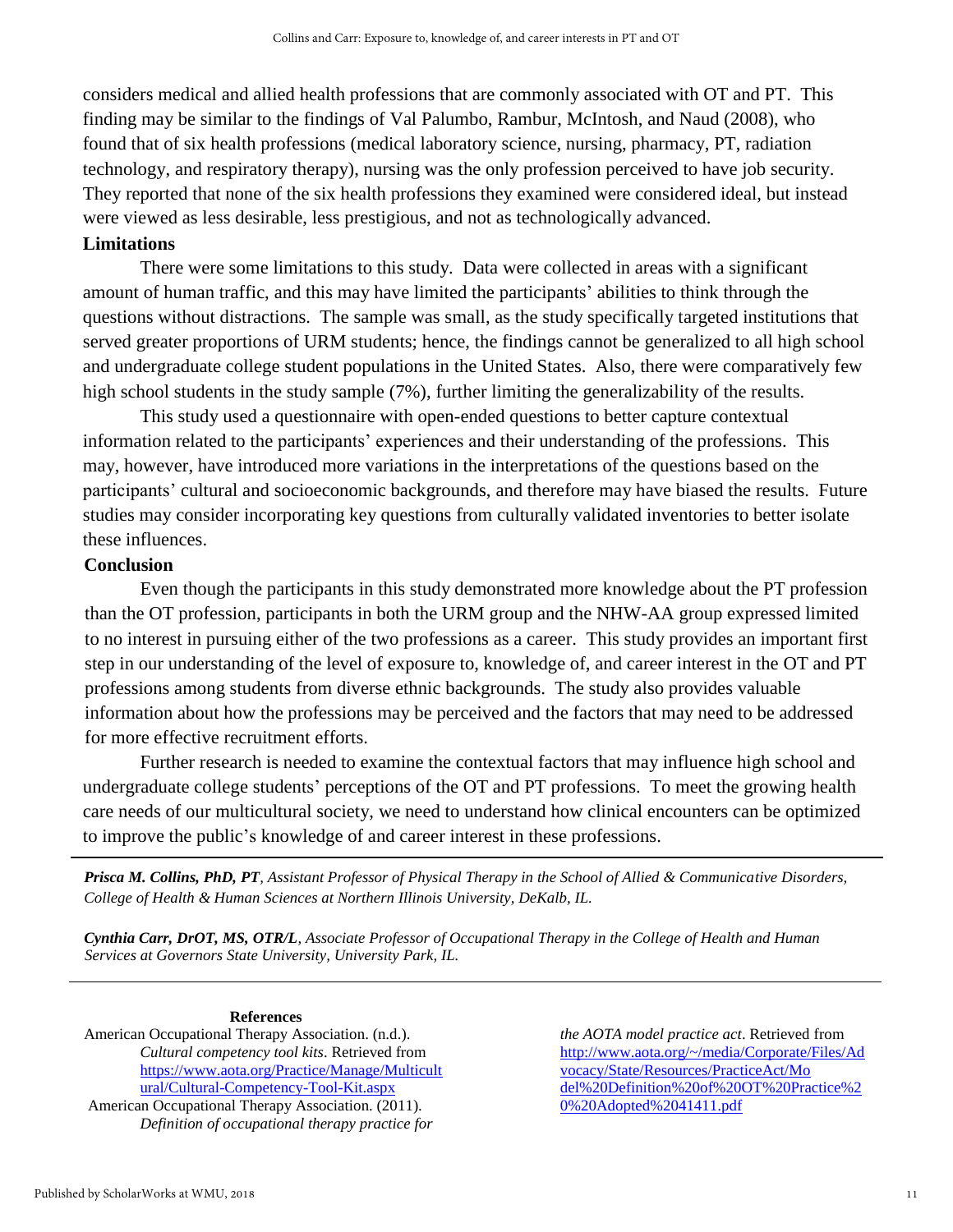- American Occupational Therapy Association. (2013). *Your career in occupational therapy: Workforce trends in occupational therapy*. Retrieved from [http://www.aota.org/~/media/Corporate/Files/Ed](http://www.aota.org/~/media/Corporate/Files/EducationCareers/StuRecruit/Working/Workforce%20Trends%20in%20OT.pdf) [ucationCareers/StuRecruit/Working/Wor](http://www.aota.org/~/media/Corporate/Files/EducationCareers/StuRecruit/Working/Workforce%20Trends%20in%20OT.pdf)  [kforce%20Trends%20in%20OT.pdf](http://www.aota.org/~/media/Corporate/Files/EducationCareers/StuRecruit/Working/Workforce%20Trends%20in%20OT.pdf)
- American Occupational Therapy Association*.* (2017). *Diversity in occupational therapy*. Retrieved from [https://www.aota.org/Education-](https://www.aota.org/Education-Careers/Considering-OT-Career/Diversity.aspx)[Careers/Considering-OT-Career/Diversity.aspx](https://www.aota.org/Education-Careers/Considering-OT-Career/Diversity.aspx)
- American Physical Therapy Association. (n.d.). *Cultural competence in physical therapy.* Retrieved from <http://www.apta.org/CulturalCompetence/>
- American Physical Therapy Association. (2005). *APTA strategic plan for public relations and advertising. 2005-2010*. Retrieved from [http://www.apta.org/uploadedFiles/APTAorg/Ab](http://www.apta.org/uploadedFiles/APTAorg/About_Us/Policies/BOD/Plans/PRandAdvertising.pdf) [out\\_Us/Policies/BOD/Plans/PRandAdvertising.p](http://www.apta.org/uploadedFiles/APTAorg/About_Us/Policies/BOD/Plans/PRandAdvertising.pdf) [df](http://www.apta.org/uploadedFiles/APTAorg/About_Us/Policies/BOD/Plans/PRandAdvertising.pdf)
- American Physical Therapy Association*.* (2014). *Guide to physical therapist practice 3.0.* Retrieved fro[m](http://guidetoptpractice.apta.org/) [http://guidetoptpractice.apta.org](http://guidetoptpractice.apta.org/)
- Association of American Medical Colleges. (2017). *Underrepresentation in medicine definition*. Retrieved from <https://www.aamc.org/initiatives/urm/>
- Barr, D. A., Gonzalez, M. E., & Wanat, S. F. (2008). The leaky pipeline: Factors associated with early decline in interest in premedical studies among underrepresented minority undergraduate students. *Academic Medicine*, *83*(5), 503-11. [https://dx.doi.org/10.1097/ACM.0b013e31816bd](http://dx.doi.org/10.1097/ACM.0b013e31816bda16) [a16](http://dx.doi.org/10.1097/ACM.0b013e31816bda16)
- Baum, C. (2005). Building a professional tapestry. *American Journal of Occupational Therapy*, *59*(5), 592-598.
- Campbell, G., Jr., Denes, R., & Morrison, C., Eds. (2000). *Access denied: Race, ethnicity, and the scientific enterprise.* New York, NY: Oxford University Press.
- Centers for Disease Control and Prevention. (2013). *The state of aging & health in America 2013.*  Retrieved from [https://www.cdc.gov/aging/pdf/state-aging](https://www.cdc.gov/aging/pdf/state-aging-health-in-america-2013.pdf)[health-in-america-2013.pdf](https://www.cdc.gov/aging/pdf/state-aging-health-in-america-2013.pdf)
- Colby, S. L., & Ortman, J. M. (2014). *Projections of the size and composition of the U.S. population: 2014 to 2060.* Retrieved from [http://www.census.gov/content/dam/Census/libra](http://www.census.gov/content/dam/Census/library/publications/2015/demo/p25-1143.pdf) [ry/publications/2015/demo/p25-1143.pdf](http://www.census.gov/content/dam/Census/library/publications/2015/demo/p25-1143.pdf)
- Commission on Accreditation in Physical Therapy Education. (2018). *Aggregate program data.*  Retrieved from [http://www.capteonline.org/AggregateProgramD](http://www.capteonline.org/AggregateProgramData/) [ata/](http://www.capteonline.org/AggregateProgramData/)
- Cooperstein, K. R., & Schwartz, K. B. (1992). Reasons for choosing occupational therapy as a profession: Implications for recruitment. *American Journal of Occupational Therapy*,

*46*(6), 534-539.

<http://doi.org/10.5014/ajot.46.6.534> Craik, C., & Ross, F. (2003). Promotion of occupational

- therapy as a career: A survey of occupational therapy managers. *The British Journal of Occupational Therapy*, *66*(2), 78-81. [https://doi.org/10.1177/030802260306600206](http://doi.org/10.1177/030802260306600206)
- Dissanayaka, T. D., & Banneheka, S. (2014). Awareness in physiotherapy among high school students. *International Journal of Scientific and Research Publications*, *4*(7), 1-5. Retrieved from [http://www.ijsrp.org/research-paper-0714/ijsrp](http://www.ijsrp.org/research-paper-0714/ijsrp-p3123.pdf)[p3123.pdf](http://www.ijsrp.org/research-paper-0714/ijsrp-p3123.pdf)
- Ernst, G., Belrose, A., Eckhardt, J., Hild, W., & Rodriguez, L. (2014). Does a participant's perceived self-efficacy of healthcare professions improve following a week-long informational camp for high school students? *Journal of Allied Health*, *43*(3), 157-161. Retrieved from <http://www.asahp.org/journal-of-allied-health/>
- Fisher, J. A., & Kalbaugh, C. A. (2011). Challenging assumptions about minority participation in U.S. clinical research. *American Journal of Public Health*, *101*(12), 2217-2222. [https://doi.org/10.2105/AJPH.2011.300279](http://doi.org/10.2105/AJPH.2011.300279)
- Griffin, D., Hutchins, B. C., & Meece, J. L. (2011). Where do rural high school students go to find information about their futures? *Journal of Counseling and Development*, *89*(2), 172-181. [https://doi.org/10.1002/j.1556-](http://doi.org/10.1002/j.1556-6678.2011.tb00075.x) [6678.2011.tb00075.x](http://doi.org/10.1002/j.1556-6678.2011.tb00075.x)
- Grumbach, K., & Mendoza, R. (2008). Disparities in human resources: Addressing the lack of diversity in the health professions. *Health Affairs*, *27*(2), 413-422. [https://doi.org/10.1377/hlthaff.27.2.413](http://doi.org/10.1377/hlthaff.27.2.413)
- Guerrero, A. D., Holmes, F. J., Inkelas, M., Perez, V. H., Verdugo, B., & Kuo, A. A. (2015). Evaluation of the pathways for students into health professions: The training of under-represented minority students to pursue maternal and child health professions. *Maternal and Child Health Journal*, *19*(2), 265-270.

[https://doi.org/10.1007/s10995-014-1620-y](http://doi.org/10.1007/s10995-014-1620-y)

Harvison, N. (2015). Academic programs annual data report: Academic year 2014-2015. *The American Occupational Therapy Association*. Retrieved from

[http://www.aota.org/~/media/Corporate/Files/Ed](http://www.aota.org/~/media/Corporate/Files/EducationCareers/Educators/2014-2015-Annual-Data-Report.pdf) [ucationCareers/Educators/2014-2015-Annual-](http://www.aota.org/~/media/Corporate/Files/EducationCareers/Educators/2014-2015-Annual-Data-Report.pdf)[Data-Report.pdf](http://www.aota.org/~/media/Corporate/Files/EducationCareers/Educators/2014-2015-Annual-Data-Report.pdf)

Hawkins, S., Hertweck, M., Salls, J., Laird, J., & Goreczny, A. J. (2012). Assessing knowledge acquisition of students: Impact of introduction to the health professions course. *The Internet Journal of Allied Health Sciences and Practice*, *10*(1), Article 8. <http://nsuworks.nova.edu/ijahsp/vol10/iss1/8/>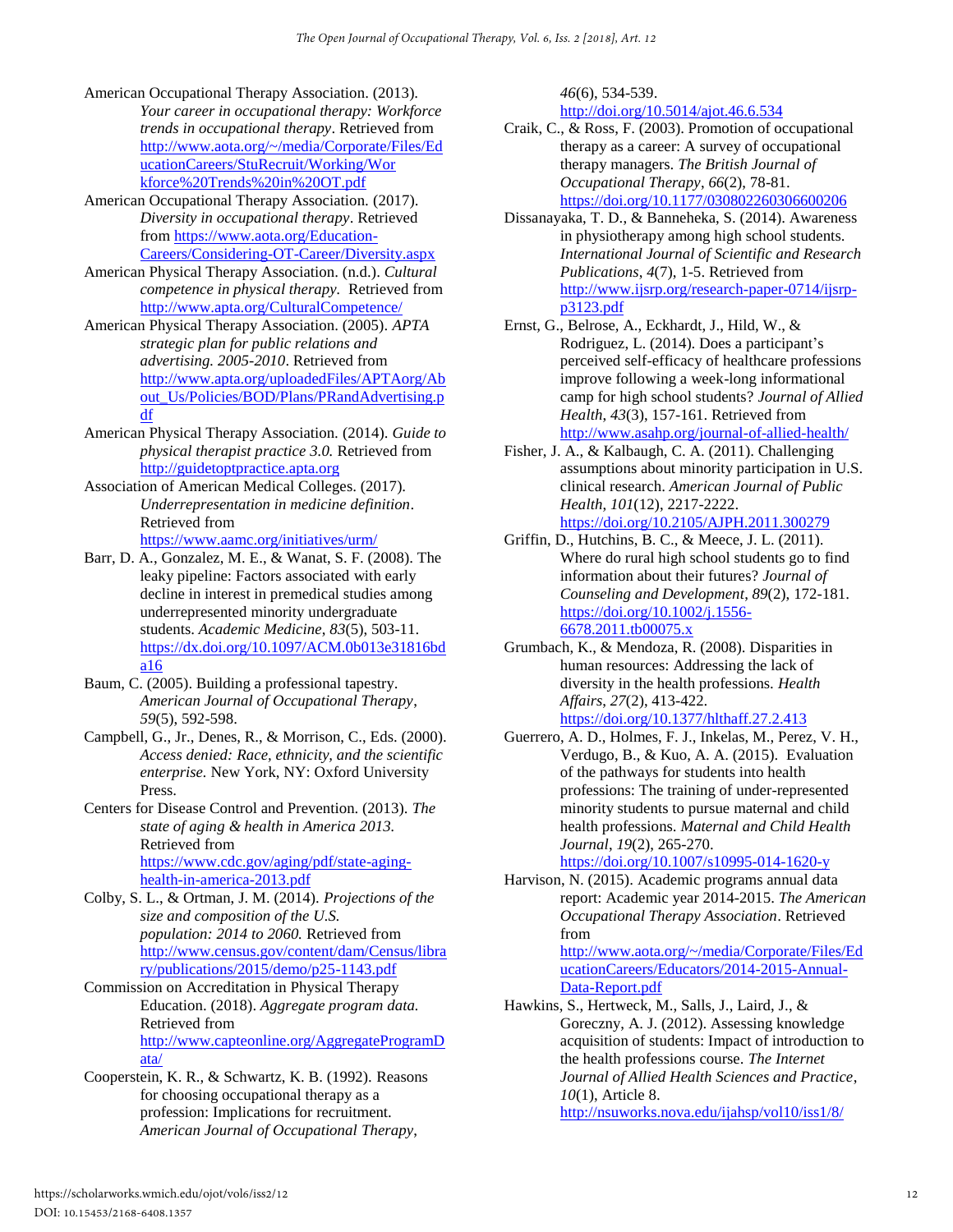- Howard, K. A., Carlstrom, A. H., Katz, A. D., Chew, A. Y., Ray, G. C., Laine, L., & Caulum, D. (2011). Career aspirations of youth: Untangling race/ethnicity, SES, and gender. *Journal of Vocational Behavior*, *79*(1), 98-109. [https://doi.org/10.1016/j.jvb.2010.12.002](http://doi.org/10.1016/j.jvb.2010.12.002)
- Jacobs, K. (2012). PromOTing occupational therapy: Words, images, and actions. Eleanor Clarke Slagle Lecture. *American Journal of Occupational Therapy*, *66*(6), 652-671. <https://dx.doi.org/10.5014/ajot.2012.666001>
- Kallus, K., Noble, D., Bezner, J., & Keely, G. (1999). An assessment of high-school students' knowledge of physical therapy and the factors that influence their knowledge. *Journal of Physical Therapy Education*, *13*(1), 4-11. [https://doi.org/10.1097/00001416-199901000-](https://doi.org/10.1097/00001416-199901000-00003) [00003](https://doi.org/10.1097/00001416-199901000-00003)
- Kigin, C. M., Rodgers, M. M., & Wolf, S. L. (2010). The physical therapy and society summit (PASS) meeting: Observations and opportunities. *Physical Therapy*, *90*(11), 1555-1567. [https://doi.org/10.2522/ptj.20100138](http://doi.org/10.2522/ptj.20100138)
- Kumar, D., Schlundt, D. G., & Wallston, K. A. (2009). Patient-physician race concordance and its relationship to perceived health outcomes. *Ethnicity & Disease*, *19*(3), 345-351. <https://www.ncbi.nlm.nih.gov/pubmed/19769019>
- Lin, V., Zhang, X., & Dixon, P. (2015). Occupational therapy workforce in the United States: Forecasting nationwide shortages. *PM&R*, *7*(9), 946-954.

<http://dx.doi.org/10.1016/j.pmrj.2015.02.012>

Louie, G. H., & Ward, M. M. (2011). Socioeconomic and ethnic differences in disease burden and disparities in physical function in older adults. *American Journal of Public Health*, *101*(7), 1322-1329.

[https://doi.org/10.2105/AJPH.2010.199455](http://doi.org/10.2105/AJPH.2010.199455)

Moore, V., Beilman, L., Rajan, S., Dandrea, J., Nicolosi, J., Shepard, K., & Nixon-Cave, K. (2003). Comparison of recruitment, selection, and retention factors: Students from underrepresented and predominantly represented backgrounds seeking careers in physical therapy. *Journal of Physical Therapy Education*, *17*(2), 56-66.

[https://doi.org/10.1097/00001416-200307000-](https://doi.org/10.1097/00001416-200307000-00009) [00009](https://doi.org/10.1097/00001416-200307000-00009)

- National Academies of Sciences, Engineering, and Medicine. (2011). *Expanding underrepresented minority participation.* Retrieved fro[m](https://grants.nih.gov/training/minority_participation.pdf) [https://grants.nih.gov/training/minority\\_participa](https://grants.nih.gov/training/minority_participation.pdf) [tion.pdf.](https://grants.nih.gov/training/minority_participation.pdf)
- Ozlen, M. K., & Arnaut, D. (2013). Career decisions of university students*. Journal of Community Positive Practices*, *13*(2), 92-107. Retrieved from<http://jppc.ro/?lang=en&page=current>
- Palombaro, K. M., Dole, R. L., & Lattanzi, J. B. (2011). A case report of a student-led pro bono clinic: A proposed model for meeting student and community needs in a sustainable manner. *Physical Therapy*, *91*(11), 1627-1635. [https://doi.org/10.2522/ptj.20100437](http://doi.org/10.2522/ptj.20100437)
- Park, S. (2015). Effects of discipline-based career course on nursing students' career search self- efficacy, career preparation behavior, and perceptions of career barriers. *Asian Nursing Research*, *9*(3), 259-264.

<https://doi.org/10.1016/j.anr.2015.06.003> Pool, L. (2012). How culture influences choosing nursing

- as a career. *Whitireia Nursing Journal*, *19*, 27- 42.
- Puckree, T., Harinarain, R. B., Ramdath, P. B., Singh, R. B., & Ras, J. B. (2011). Knowledge, perceptions and attitudes of final year medical, occupational therapy and sports science students regarding physiotherapy, in KwaZulu natal. *SA Journal of Physiotherapy*, *67*(3), 19-26. [https://dx.doi.org/](https://dx.doi.org/%2010.4102/sajp.v67i3.50)  [10.4102/sajp.v67i3.50](https://dx.doi.org/%2010.4102/sajp.v67i3.50)
- Roman-Oyola, R., Baez-Carrasquillo, N., & Vazquez-Acevedo, N. (2015). Youths' career decisions. An opportunity to increase occupational therapy's future workforce. *OT Practice*, *20*(19), 18-20.
- Rozier, C. K., Gilkeson, G. E., & Hamilton, B. L. (1992). Why students choose occupational therapy as a career. *American Journal of Occupational Therapy*, *46*(7), 626-632. <https://doi.org/10.5014/ajot.46.7.626>
- Smith, S. G., Nsiah-Kumi, P. A., Jones, P. R., & Pamies, R. J. (2009). Pipeline programs in the health professions, part 1: Preserving diversity and reducing health disparities. *Journal of the National Medical Association*, *101*(9), 836- 840*.*

[https://doi.org/10.1016/S0027-9684\(15\)31030-](https://doi.org/10.1016/S0027-9684(15)31030-0)  $\Omega$ 

- Stickler, L., Grapczynski, C., & Ritch, J. (2013). Student perceptions of outcomes from participation in physical therapy pro bono clinics a qualitative study. *Journal of Allied Health*, *42*(1), 46-55. [https://www.medscape.com/medline/abstract/234](https://www.medscape.com/medline/abstract/23471285) [71285](https://www.medscape.com/medline/abstract/23471285)
- Street, R. L., Jr., O'Malley, K. J., Cooper, L.A., & Haidet, P. (2008). Understanding concordance in patientphysician relationships: Personal and ethnic dimensions of shared identity. *Annals of Family Medicine*, *6*(3), 198-205. <https://doi.org/10.1370/afm.821>
- U.S. Department of Health and Human Services, Health Resources and Services Administration. (n.d.). *Health workforce projections: Occupational therapy and physical therapy*. Retrieved from [http://bhw.hrsa.gov/sites/default/files/bhw/nchwa](http://bhw.hrsa.gov/sites/default/files/bhw/nchwa/projections/occupationalphysicaltherapy.pdf) [/projections/occupationalphysicaltherapy.pdf](http://bhw.hrsa.gov/sites/default/files/bhw/nchwa/projections/occupationalphysicaltherapy.pdf)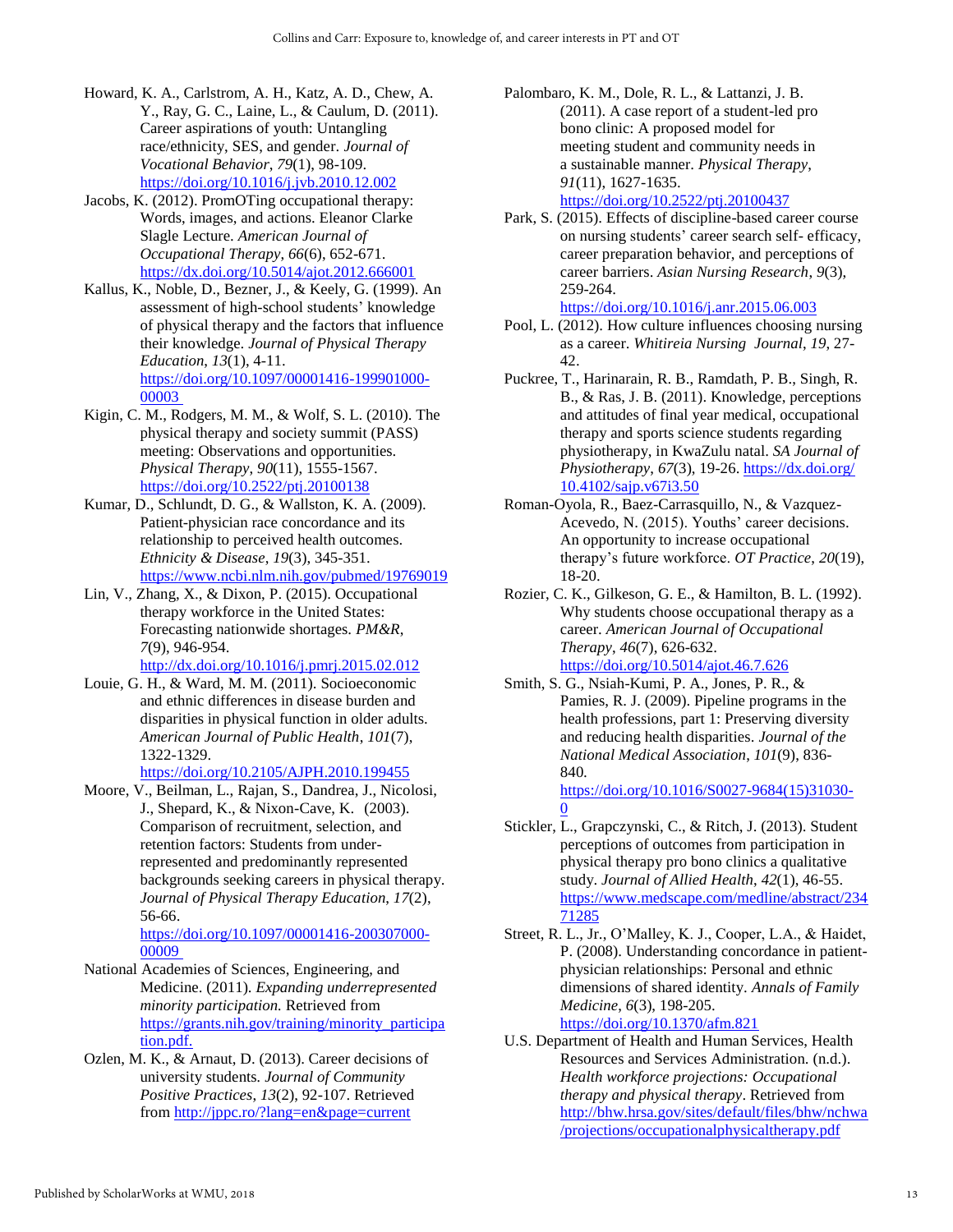- U.S. Department of Labor, Bureau of Labor Statistics. (2017). *Employed persons by detailed occupation, sex, race, and Hispanic or Latino ethnicity.* Retrieved from <https://www.bls.gov/cps/cpsaat11.pdf>
- U.S. Department of Labor, Bureau of Labor Statistics. (2018a). *Occupational outlook handbook: Occupational therapists*. Retrieved from [http://www.bls.gov/ooh/healthcare/occupational](http://www.bls.gov/ooh/healthcare/occupational-therapists.htm)[therapists.htm](http://www.bls.gov/ooh/healthcare/occupational-therapists.htm)
- U.S. Department of Labor, Bureau of Labor Statistics. (2018b). *Occupational outlook handbook: Physical therapists*. Retrieved from [http://www.bls.gov/ooh/healthcare/physical](http://www.bls.gov/ooh/healthcare/physical-therapists.htm)[therapists.htm](http://www.bls.gov/ooh/healthcare/physical-therapists.htm)
- U.S. News & World Report. (2016). *Best health care jobs.* Retrieved from [http://money.usnews.com/careers/best](http://money.usnews.com/careers/best-jobs/rankings/best-healthcare-jobs)[jobs/rankings/best-healthcare-jobs](http://money.usnews.com/careers/best-jobs/rankings/best-healthcare-jobs)
- Val Palumbo, M., Rambur, B., McIntosh, B., & Naud, S. (2008). Perceptions of an ideal career versus perceptions of six health careers. *Journal of Allied Health*, *37*(1), 8-14.
- Wayne, S. J., Kalishman, S., Jerabek, R. N., Timm, C., & Cosgrove, E. (2010). Early predictors of physicians' practice in medically underserved communities: A 12-year follow-up study of university of New Mexico School of Medicine graduates. *Academic Medicine*, *85*(10), S13-S16. <https://doi.org/10.1097/ACM.0b013e3181ed1bee>
- Wilkinson, J., & Chard, G. (2005). Images of occupational therapy among secondary schoolchildren. *British Journal of Occupational Therapy*, *68*(3), 135-139.

<https://doi.org/10.1177/030802260506800307> Zayas, L. E., & McGuigan, D. (2006). Experiences promoting healthcare career interest among high-

school students from underserved communities. *Journal of the National Medical Association*, *98*(9), 15-23. [https://www.ncbi.nlm.nih.gov/pmc/articles/PMC](https://www.ncbi.nlm.nih.gov/pmc/articles/PMC2569708/)

[2569708/](https://www.ncbi.nlm.nih.gov/pmc/articles/PMC2569708/)

Zimbelman, J. L., Juraschek, S. P., Zhang, X., & Lin, V. W. (2010). Physical therapy workforce in the United States: Forecasting nationwide shortages. *PM&R*, *2*(11), 1021-1029. [https://doi.org/10.1016/j.pmrj.2010.06.015](https://doi.org/10.1016/j.pmrj.2010.06.015 )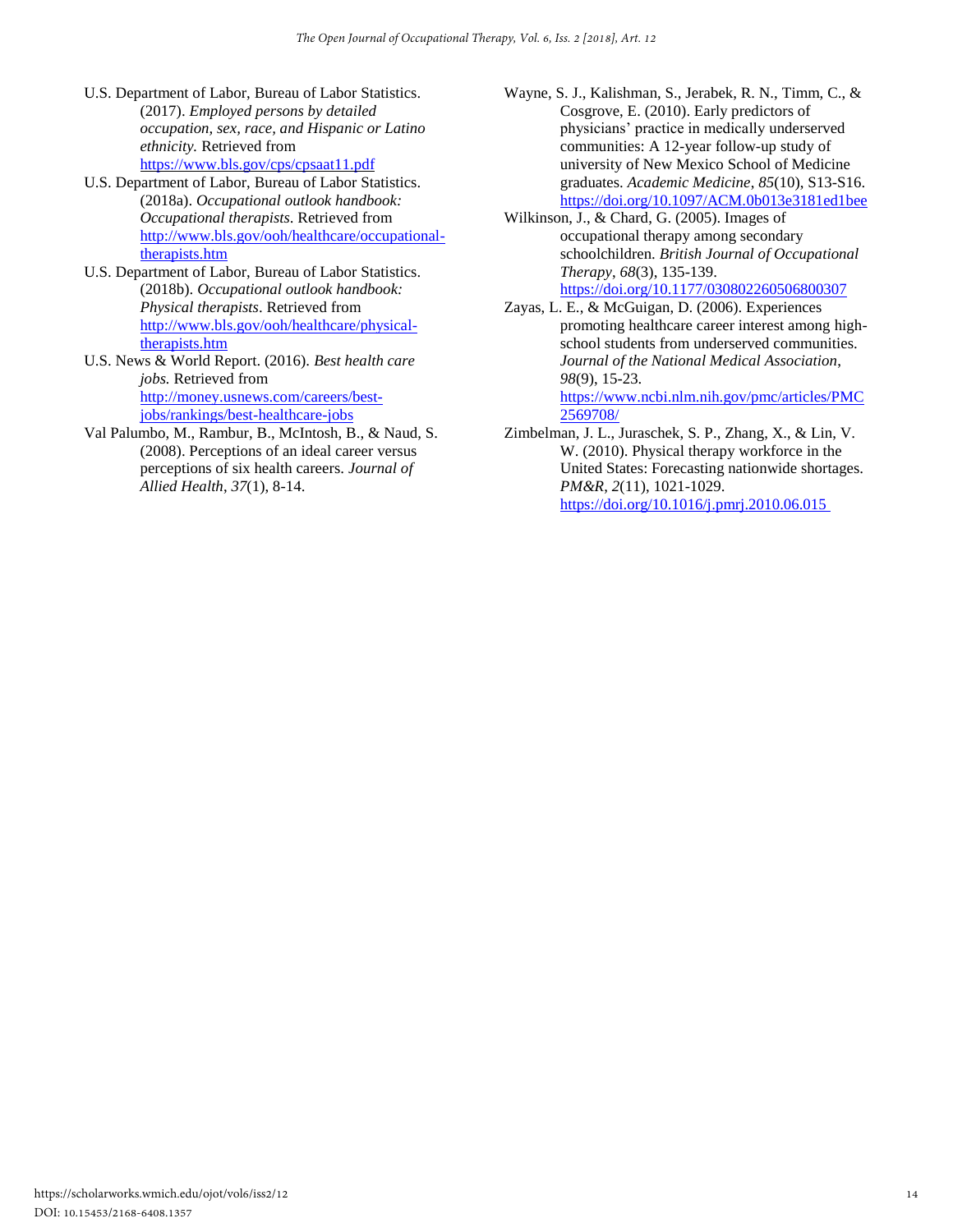## Appendix A

### **Examining Awareness about PT and OT**

## **A Survey**

\_\_\_\_\_\_\_\_\_\_\_\_\_\_\_\_\_\_\_\_\_\_\_\_\_\_\_\_\_\_\_\_\_\_\_\_\_\_\_\_\_\_\_\_\_\_\_\_\_\_\_\_\_\_\_\_\_\_\_\_\_\_\_\_\_\_\_\_\_\_\_\_ \_\_\_\_\_\_\_\_\_\_\_\_\_\_\_\_\_\_\_\_\_\_\_\_\_\_\_\_\_\_\_\_\_\_\_\_\_\_\_\_\_\_\_\_\_\_\_\_\_\_\_\_\_\_\_\_\_\_\_\_\_\_\_\_\_\_\_\_\_\_\_\_ \_\_\_\_\_\_\_\_\_\_\_\_\_\_\_\_\_\_\_\_\_\_\_\_\_\_\_\_\_\_\_\_\_\_\_\_\_\_\_\_\_\_\_\_\_\_\_\_\_\_\_\_\_\_\_\_\_\_\_\_\_\_\_\_\_\_\_\_\_\_\_\_

\_\_\_\_\_\_\_\_\_\_\_\_\_\_\_\_\_\_\_\_\_\_\_\_\_\_\_\_\_\_\_\_\_\_\_\_\_\_\_\_\_\_\_\_\_\_\_\_\_\_\_\_\_\_\_\_\_\_\_\_\_\_\_\_\_\_\_\_\_\_\_\_ \_\_\_\_\_\_\_\_\_\_\_\_\_\_\_\_\_\_\_\_\_\_\_\_\_\_\_\_\_\_\_\_\_\_\_\_\_\_\_\_\_\_\_\_\_\_\_\_\_\_\_\_\_\_\_\_\_\_\_\_\_\_\_\_\_\_\_\_\_\_\_\_ \_\_\_\_\_\_\_\_\_\_\_\_\_\_\_\_\_\_\_\_\_\_\_\_\_\_\_\_\_\_\_\_\_\_\_\_\_\_\_\_\_\_\_\_\_\_\_\_\_\_\_\_\_\_\_\_\_\_\_\_\_\_\_\_\_\_\_\_\_\_\_\_

\_\_\_\_\_\_\_\_\_\_\_\_\_\_\_\_\_\_\_\_\_\_\_\_\_\_\_\_\_\_\_\_\_\_\_\_\_\_\_\_\_\_\_\_\_\_\_\_\_\_\_\_\_\_\_\_\_\_\_\_\_\_\_\_\_\_\_\_\_\_\_\_ \_\_\_\_\_\_\_\_\_\_\_\_\_\_\_\_\_\_\_\_\_\_\_\_\_\_\_\_\_\_\_\_\_\_\_\_\_\_\_\_\_\_\_\_\_\_\_\_\_\_\_\_\_\_\_\_\_\_\_\_\_\_\_\_\_\_\_\_\_\_\_\_ \_\_\_\_\_\_\_\_\_\_\_\_\_\_\_\_\_\_\_\_\_\_\_\_\_\_\_\_\_\_\_\_\_\_\_\_\_\_\_\_\_\_\_\_\_\_\_\_\_\_\_\_\_\_\_\_\_\_\_\_\_\_\_\_\_\_\_\_\_\_\_\_

*Please answer all the questions to the best of your knowledge.* 

Survey #: \_\_\_\_\_\_\_\_ Age: \_\_\_\_\_\_ Ethnicity: \_\_\_\_\_ # of semesters taken in college: \_\_\_\_\_\_

- 1. When someone says "I am a Physical Therapist," what does that mean to you?
- 2. When someone says "I am an Occupational Therapist," what does that mean to you?
- 3. Have you ever met or interacted with a Physical Therapist? \_\_\_\_ Yes \_\_\_\_ No
- 4. If yes, under what circumstances did you meet or interact with a Physical Therapist?
- 5. Have you ever met or interacted with an Occupational Therapist? \_\_\_\_ Yes \_\_\_\_ No
- 6. If yes, under what circumstances did you meet or interact with an Occupational Therapist?

\_\_\_\_\_\_\_\_\_\_\_\_\_\_\_\_\_\_\_\_\_\_\_\_\_\_\_\_\_\_\_\_\_\_\_\_\_\_\_\_\_\_\_\_\_\_\_\_\_\_\_\_\_\_\_\_\_\_\_\_\_\_\_\_\_\_\_\_\_\_\_\_ \_\_\_\_\_\_\_\_\_\_\_\_\_\_\_\_\_\_\_\_\_\_\_\_\_\_\_\_\_\_\_\_\_\_\_\_\_\_\_\_\_\_\_\_\_\_\_\_\_\_\_\_\_\_\_\_\_\_\_\_\_\_\_\_\_\_\_\_\_\_\_\_ \_\_\_\_\_\_\_\_\_\_\_\_\_\_\_\_\_\_\_\_\_\_\_\_\_\_\_\_\_\_\_\_\_\_\_\_\_\_\_\_\_\_\_\_\_\_\_\_\_\_\_\_\_\_\_\_\_\_\_\_\_\_\_\_\_\_\_\_\_\_\_\_

\_\_\_\_\_\_\_\_\_\_\_\_\_\_\_\_\_\_\_\_\_\_\_\_\_\_\_\_\_\_\_\_\_\_\_\_\_\_\_\_\_\_\_\_\_\_\_\_\_\_\_\_\_\_\_\_\_\_\_\_\_\_\_\_\_\_\_\_\_\_\_\_ \_\_\_\_\_\_\_\_\_\_\_\_\_\_\_\_\_\_\_\_\_\_\_\_\_\_\_\_\_\_\_\_\_\_\_\_\_\_\_\_\_\_\_\_\_\_\_\_\_\_\_\_\_\_\_\_\_\_\_\_\_\_\_\_\_\_\_\_\_\_\_\_

\_\_\_\_\_\_\_\_\_\_\_\_\_\_\_\_\_\_\_\_\_\_\_\_\_\_\_\_\_\_\_\_\_\_\_\_\_\_\_\_\_\_\_\_\_\_\_\_\_\_\_\_\_\_\_\_\_\_\_\_\_\_\_\_\_\_\_\_\_\_\_\_

- 7. Can you imagine yourself working as a Physical Therapist? Why or why not?
- 8. Can you imagine yourself working as an Occupational Therapist? Why or why not?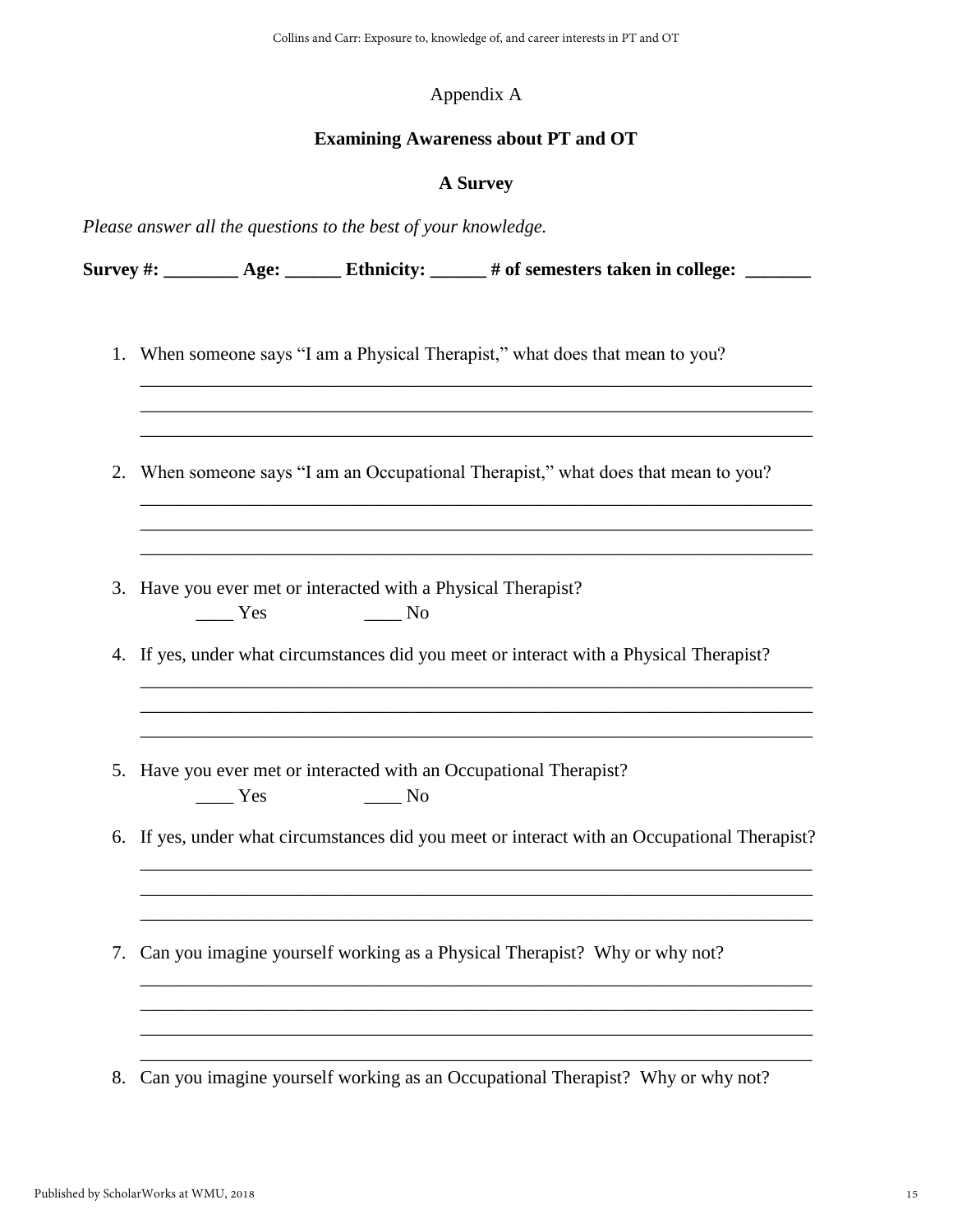9. What careers are you interested in pursuing? Why?